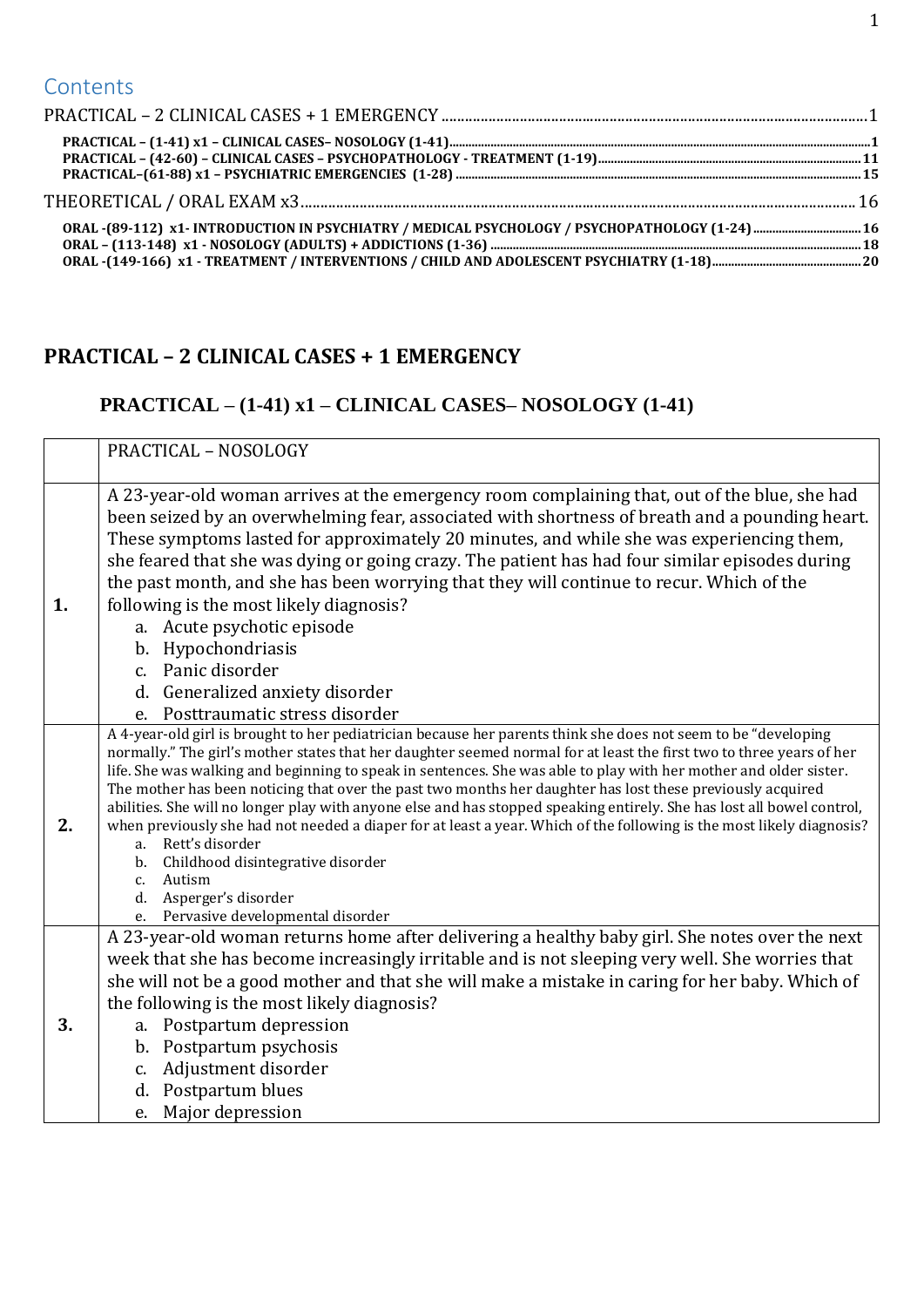|    | PRACTICAL - NOSOLOGY                                                                                                                                                                                                                                                                                                                                                                                                                                                                                                                                                                                                                                                                                                                                                                                                            |
|----|---------------------------------------------------------------------------------------------------------------------------------------------------------------------------------------------------------------------------------------------------------------------------------------------------------------------------------------------------------------------------------------------------------------------------------------------------------------------------------------------------------------------------------------------------------------------------------------------------------------------------------------------------------------------------------------------------------------------------------------------------------------------------------------------------------------------------------|
|    |                                                                                                                                                                                                                                                                                                                                                                                                                                                                                                                                                                                                                                                                                                                                                                                                                                 |
| 4. | A 47-year-old man with a master's degree in chemistry lives alone in a halfway house and subsists<br>on panhandling and collecting redeemable cans. Ten years ago he lost his job in a large firm because he<br>was found to have repeatedly stolen company money and used it to bet on horse racing. Afterward,<br>he had several other jobs but always lost them because he stole money. He also stole and borrowed<br>money from friends and relatives. When asked about this behavior, the patient stated that he felt very<br>guilty about it but "couldn't seem to stop" himself. Which of the following diagnoses best fits this<br>patient's symptoms?<br>a. Antisocial personality disorder<br>b. Conduct disorder<br>c. Pathological gambling<br>d. Fugue state<br>e. Factitious disorder with psychological symptoms |
| 5. | A 14-year-old boy is brought to the physician because he told his mother he wished he were<br>dead. He has been irritable for the past several weeks, and has been isolating himself in his<br>room, avoiding his friends. He has been complaining of general aches and pains as well. Which<br>of the following statements is true about this disorder?<br>a. It is rare in children<br>b. Its presentation in children is similar to that in adults<br>c. Medications are not the treatment of choice<br>d. Questions about suicide will increase the likelihood of self-destructive behavior<br>e. Psychotic symptoms are common                                                                                                                                                                                             |
| 6. | A middle-aged man is chronically preoccupied with his health. For many years he feared that his<br>irregular bowel functions meant he had cancer. Now he is very worried about having a serious<br>heart disease, despite his physician's assurance that the occasional "extra beats" he detects<br>when he checks his pulse are completely benign. Which of the following is the most likely<br>diagnosis?<br>a. Somatization disorder<br>b. Hypochondriasis<br>c. Delusional disorder<br>d. Pain disorder<br>e. Conversion disorder                                                                                                                                                                                                                                                                                           |
| 7. | A 25 year-old woman delivers a healthy baby boy by Caesarean section. She notes over the next<br>week that she has become irritable and is not sleeping very well. She worries that her child will<br>die and fantasizes that if the child died, she would kill herself as well. She reports not sleeping,<br>and has lost 10 lb within one week. Over the course of the following week, she begins to<br>investigate how she might commit suicide and calls a friend to see whether the friend will<br>babysit so that the woman will not be leaving the child alone should this occur. Which of the<br>following is the most likely diagnosis?<br>a. Postpartum depression<br>b. Postpartum psychosis<br>c. Uncomplicated bereavement<br>d. Postpartum blues<br>e. Generalized anxiety disorder                               |
| 8. | A 19-year-old man is brought to the physician by his parents after he called them from college, terrified<br>that the Mafia was after him. He reports that he has eaten nothing for the past six weeks other than<br>canned beans because "they are into everything-I can't be too careful." He is convinced that the Mafia<br>has put cameras in his dormitory room and that they are watching his every move. He occasionally hears<br>the voices of two men talking about him when no one is around. His roommate states that for the past<br>two months the patient has been increasingly withdrawn and suspicious. Which of the following is<br>the most likely diagnosis?<br>a. Delusional disorder<br>b. Schizoaffective disorder<br>Schizophreniform disorder<br>c.<br>d. Schizophrenia<br>e. PCP intoxication          |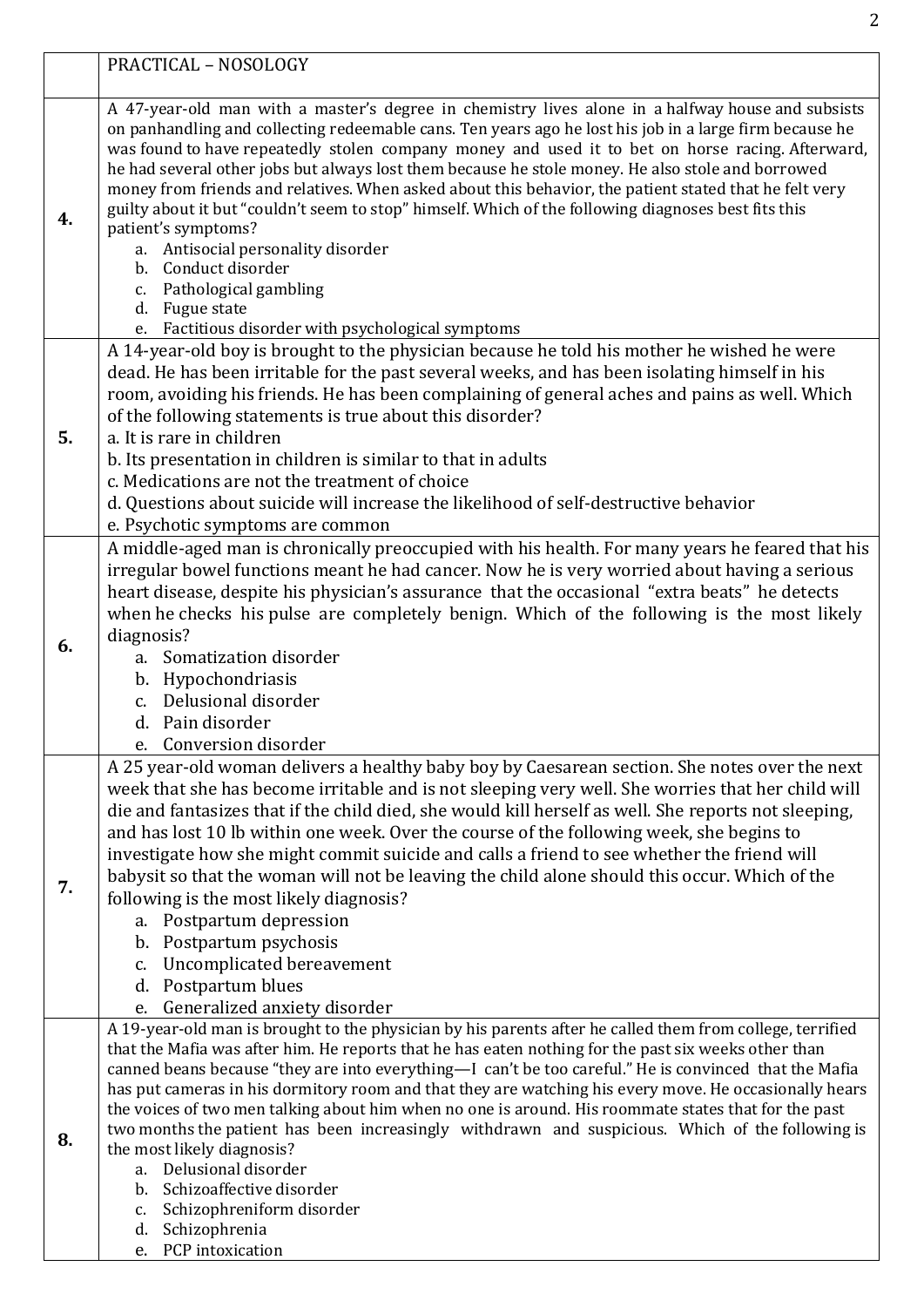|     | PRACTICAL - NOSOLOGY                                                                                                                                                                                                                                                                                                                                                                                                                                                                                                                                                                                                                                                                                                                                                                                                                                                                                                                                                                                                                        |
|-----|---------------------------------------------------------------------------------------------------------------------------------------------------------------------------------------------------------------------------------------------------------------------------------------------------------------------------------------------------------------------------------------------------------------------------------------------------------------------------------------------------------------------------------------------------------------------------------------------------------------------------------------------------------------------------------------------------------------------------------------------------------------------------------------------------------------------------------------------------------------------------------------------------------------------------------------------------------------------------------------------------------------------------------------------|
|     |                                                                                                                                                                                                                                                                                                                                                                                                                                                                                                                                                                                                                                                                                                                                                                                                                                                                                                                                                                                                                                             |
| 9.  | After witnessing a violent argument between her parents, a young woman develops sudden<br>blindness but does not appear as distraught as would be expected by this development. Her<br>pupils react normally to light, and she manages to somehow avoid obstacles when walking. Her<br>parents, who are in the middle of a bitter divorce, put aside their differences to focus on their<br>daughter's illness. Which of the following is the most likely diagnosis?<br>a. Factitious disorder<br>b. Malingering<br>c. Somatization disorder<br>d. Conversion disorder<br>e. Histrionic personality disorder                                                                                                                                                                                                                                                                                                                                                                                                                                |
| 10. | A 27-year-old woman comes to a psychiatrist with the chief complaint of feeling depressed her<br>entire life. While she states that she has never been so depressed that she was unable to function, she<br>never feels really good for more than a week or two at a time. She has never been suicidal or psychotic,<br>though her self-esteem is chronically low. Which of the following is the most likely diagnosis?<br>a. Major depression<br>b. Adjustment disorder<br>c. Cyclothymia<br>d. Bipolar disorder<br>e. Dysthymia                                                                                                                                                                                                                                                                                                                                                                                                                                                                                                           |
| 11. | A 65-year-old woman lives alone in a dilapidated house, although her family members have<br>tried in vain to move her to a better dwelling. She wears odd and out-of-fashion clothes and<br>rummages in the garbage cans of her neighbors to look for redeemable cans and bottles.<br>She is very suspicious of her neighbors. She was convinced that her neighbors were plotting<br>against her life for a brief time after she was mugged and thrown onto the pavement by a<br>teenager, but now thinks that this is not the case. She believes in the "power of crystals to<br>protect me" and has them strewn haphazardly throughout her house. Which of the<br>following is the most likely diagnosis?<br>a. Autism<br>b. Schizophrenia, paranoid type<br>c. Schizotypal personality disorder<br>d. Avoidant personality disorder<br>e. Schizoid personality disorder                                                                                                                                                                  |
| 12. | A 36-year-old woman is brought to the psychiatrist by her husband because for the past eight months<br>she has refused to go out of the house, believing that the neighbors are trying to harm her. She is afraid<br>that if they see her they will hurt her, and she finds many small bits of evidence to support this. This<br>evidence includes the neighbors' leaving their garbage cans out on the street to try to trip her, parking<br>their cars in their driveways so they can hide behind them and spy on her, and walking by her house to<br>try to get a look into where she is hiding. She states that her mood is fine and would be "better if they<br>would leave me alone." She denies hearing the neighbors or anyone else talk to her, but is sure that they<br>are out to "cause her death and mayhem." Which of the following is the most likely diagnosis?<br>a. Delusional disorder<br>b. Schizophreniform disorder<br>c. Schizoaffective disorder<br>d. Schizophrenia<br>e. Major depression with psychotic features |
| 13. | A college student who was previously in good health develops transient bladder<br>incontinence that resolves slowly over a period of several weeks. Three months later, after<br>breaking up with her boyfriend, she presents to her doctor's office complaining of blurry vision<br>in her right eye that developed suddenly. Which of the following is the most likely diagnosis?<br>a. Somatoform disorder<br>b. Myasthenia gravis<br>c. Major depression<br>d. Dissociative identity disorder<br>e. Multiple sclerosis                                                                                                                                                                                                                                                                                                                                                                                                                                                                                                                  |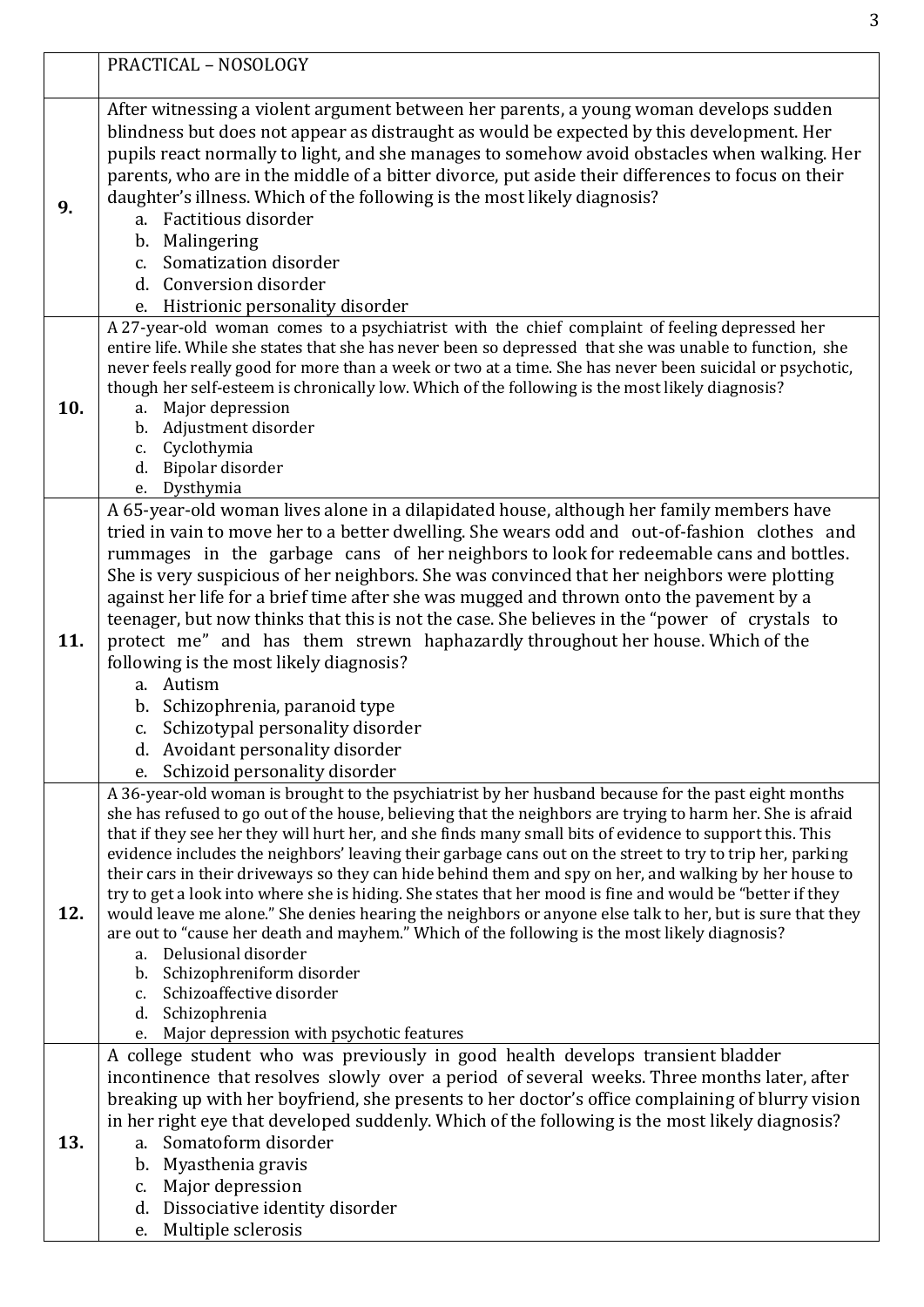|     | PRACTICAL - NOSOLOGY                                                                                                                                                                                                                                                                                                                                                                                                                                                                                                                                                                                                                                                                                                                                                                                                                |
|-----|-------------------------------------------------------------------------------------------------------------------------------------------------------------------------------------------------------------------------------------------------------------------------------------------------------------------------------------------------------------------------------------------------------------------------------------------------------------------------------------------------------------------------------------------------------------------------------------------------------------------------------------------------------------------------------------------------------------------------------------------------------------------------------------------------------------------------------------|
| 14. | Every morning on school days, an 8-year-old girl becomes tearful and distressed and claims she feels<br>sick. Once in school, she often goes to the nurse, complaining of headaches and stomach pains. At least<br>once a week, she misses school or is picked up early by her mother due to her complaints. Her<br>pediatrician has ruled out organic causes for the physical symptoms. The child is usually symptom free<br>on weekends, unless her parents go out and leave her with a babysitter. Which of the following is the<br>most likely diagnosis?<br>a. Separation anxiety disorder<br>b. Major depression<br>c. Somatization disorder<br>d. Generalized anxiety disorder<br>e. Attachment disorder                                                                                                                     |
| 15. | A 25-year-old man comes to the psychiatrist with a chief complaint of depressed mood for one<br>month. His mother, to whom he was very close, died one month ago, and since that time he has felt sad<br>and been very tearful. He has difficulty concentrating, has lost 3 lb, and is not sleeping soundly through<br>the night. Which of the following is the most likely diagnosis?<br>a. Major depression<br>b. Dysthymia<br>c. Posttraumatic stress disorder<br>d. Adjustment disorder<br>e. Uncomplicated bereavement                                                                                                                                                                                                                                                                                                         |
| 16. | A 17-year-old man comes to the physician because he has been falling asleep in inappropriate places,<br>even though he has been getting enough rest at night. The patient states that he has fallen asleep while<br>eating and driving. He notes that he stays asleep approximately 20 minutes and when he first wakes up,<br>he is unable to move. He notes that sometimes he can even fall asleep while standing, and has been told<br>by others that during those times he simply drops to the floor suddenly. He is fitted with a portable<br>monitor, and it is found that during these episodes he enters a REM sleep stage immediately. Which of<br>the following is the most likely diagnosis?<br>a. Narcolepsy<br>b. Sleep apnea<br>c. Primary hypersomnia<br>d. Kleine-Levin syndrome<br>e. REM sleep behavior disorder   |
| 17. | A 52-year-old man is sent to see a psychiatrist after he is disciplined at his job because he consistently<br>turns in his assignments late. He insists that he is not about to turn in anything until it is "perfect, unlike<br>all of my colleagues." He has few friends because he annoys them with his demands for "precise<br>timeliness" and because of his lack of emotional warmth. This has been a lifelong pattern for the patient,<br>though he refuses to believe the problems have anything to do with his personal behavior. Which of the<br>following is the most likely diagnosis for this patient?<br>a. Obsessive-compulsive disorder<br>b. Obsessive-compulsive personality disorder<br>c. Borderline personality disorder<br>d. Bipolar disorder, mixed state<br>Anxiety disorder not otherwise specified<br>e. |
| 18. | A 35-year-old woman has lived in a state psychiatric hospital for the past 10 years. She spends most of<br>her day rocking, muttering softly to herself, or looking at her reflection in a small mirror. She needs<br>help with dressing and showering, and she often giggles and laughs for no apparent reason. Which of the<br>following is the most likely diagnosis?<br>Schizophrenia<br>a.<br>Delusional disorder<br>b.<br>Bipolar disorder, manic phase<br>c.<br>Schizoaffective disorder<br>d.<br>Schizophreniform disorder<br>e.                                                                                                                                                                                                                                                                                            |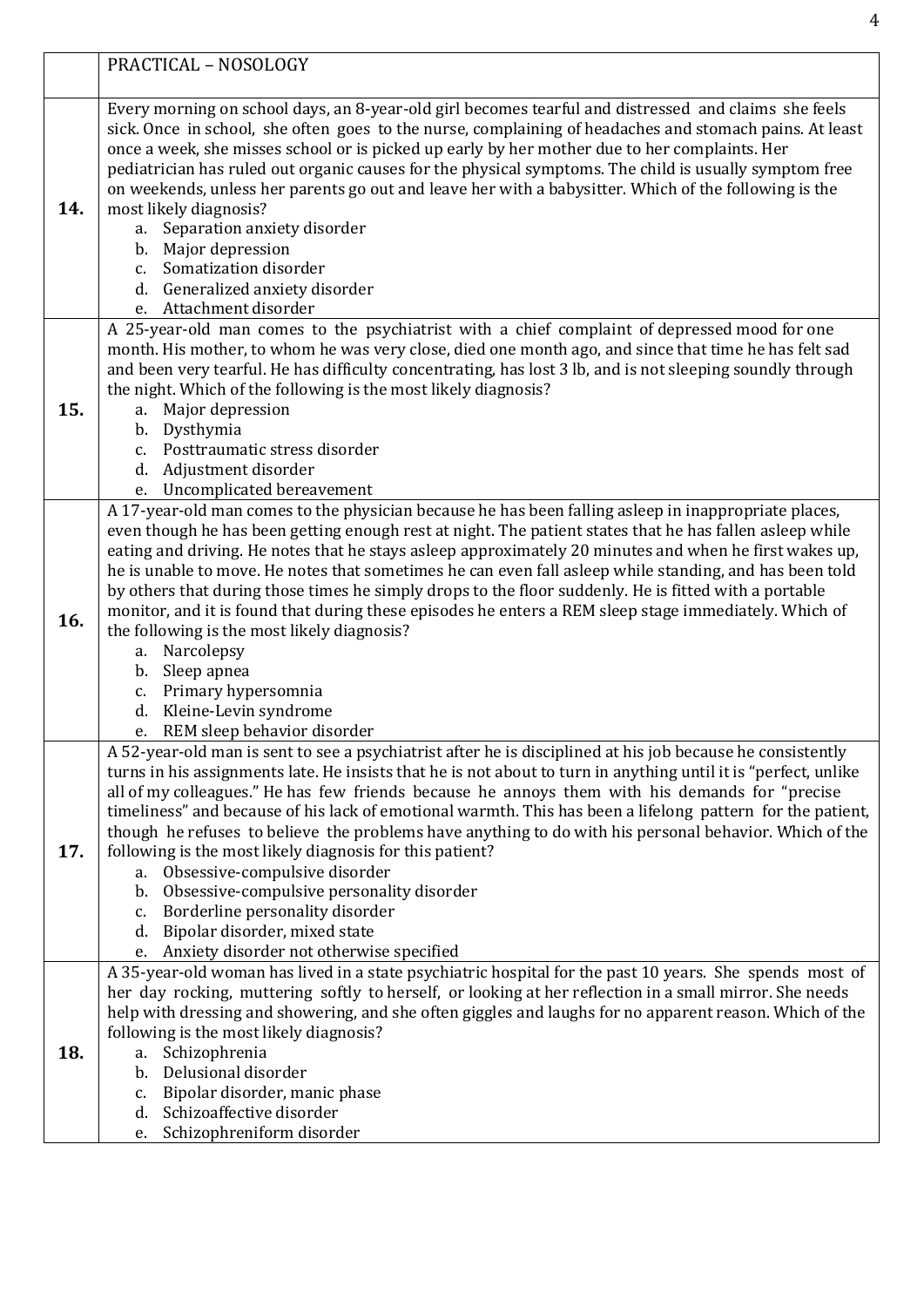|     | PRACTICAL - NOSOLOGY                                                                                                                                                                                                                                                                                                                                                                                                                                                                                                                                                                                                                                                                                                                                                                                                                                                                                                                                                                                                                                                                                                                                                                                                                                                                                                              |
|-----|-----------------------------------------------------------------------------------------------------------------------------------------------------------------------------------------------------------------------------------------------------------------------------------------------------------------------------------------------------------------------------------------------------------------------------------------------------------------------------------------------------------------------------------------------------------------------------------------------------------------------------------------------------------------------------------------------------------------------------------------------------------------------------------------------------------------------------------------------------------------------------------------------------------------------------------------------------------------------------------------------------------------------------------------------------------------------------------------------------------------------------------------------------------------------------------------------------------------------------------------------------------------------------------------------------------------------------------|
|     |                                                                                                                                                                                                                                                                                                                                                                                                                                                                                                                                                                                                                                                                                                                                                                                                                                                                                                                                                                                                                                                                                                                                                                                                                                                                                                                                   |
| 19. | A social worker makes a routine visit to a 3-year-old boy who has just been returned to his biological<br>mother after spending three months in foster care as a result of severe neglect. The child initially<br>appears very shy and clings fearfully to his mother. Later on, he starts playing in a very destructive and<br>disorganized way. When the mother tries to stop him from throwing blocks at her, he starts kicking and<br>biting. The mother becomes enraged and starts shouting. Which of the following is the most likely<br>diagnosis for this child?<br>a. Oppositional defiant disorder<br>b. ADHD<br>c. Reactive attachment disorder<br>d. PTSD<br>e. Major depression                                                                                                                                                                                                                                                                                                                                                                                                                                                                                                                                                                                                                                      |
| 20. | A 32-year-old woman is brought to the emergency room by the police after she was found<br>standing in the middle of a busy highway, naked, commanding the traffic to stop. In the<br>emergency room she is agitated and restless, with pressured speech and an affect that<br>alternates between euphoric and irritable. Her father is contacted and states that this kind of<br>behavior runs in the family. Which of the following is the most likely diagnosis?<br>a. Delirium<br>b. Bipolar disorder, manic<br>c. Bipolar disorder, mixed state<br>d. Cyclothymia<br>e. Schizophrenia                                                                                                                                                                                                                                                                                                                                                                                                                                                                                                                                                                                                                                                                                                                                         |
| 21. | A 24-year-old woman is chronically sleepy and fatigued. Her sleep is constantly<br>interrupted because as soon as she begins to fall asleep, an uncomfortable crawling feeling in<br>her calves forces her to walk or move her legs. Which of the following conditions is often<br>associated with this disorder?<br>a. Niacin deficiency<br>b. Panic disorder<br>c. Arteriosclerosis<br>d. Pregnancy<br>e. Obstructive apnea                                                                                                                                                                                                                                                                                                                                                                                                                                                                                                                                                                                                                                                                                                                                                                                                                                                                                                     |
| 22. | A 23-year-old woman comes to the psychiatrist because she "cannot get out of the shower." She tells the<br>psychiatrist that she has been unable to go to her job as a secretary for the past three weeks because it<br>takes her at least four hours to shower. She describes an elaborate ritual in which she must make sure<br>that each part of her body has been scrubbed three times, in exactly the same order each time. She notes<br>that her hands are raw and bloody from all the scrubbing. She states that she hates what she is<br>doing to herself but becomes unbearably anxious each time she tries to stop. She notes that she has<br>always taken long showers, but the problem has been worsening steadily for the past five months. She<br>mentions that she also has a checking ritual when locking her doors (each time she locks the door she<br>has to check five times that it is indeed locked). She denies problems with friends or at work, other than<br>the problems that currently are keeping her from going to work. Which of the following is the most likely<br>diagnosis?<br>Attention deficit hyperactivity disorder<br>a.<br>Obsessive-compulsive disorder<br>b.<br>Obsessive-compulsive personality disorder<br>c.<br>Separation anxiety disorder<br>d.<br>Brief psychotic disorder<br>e. |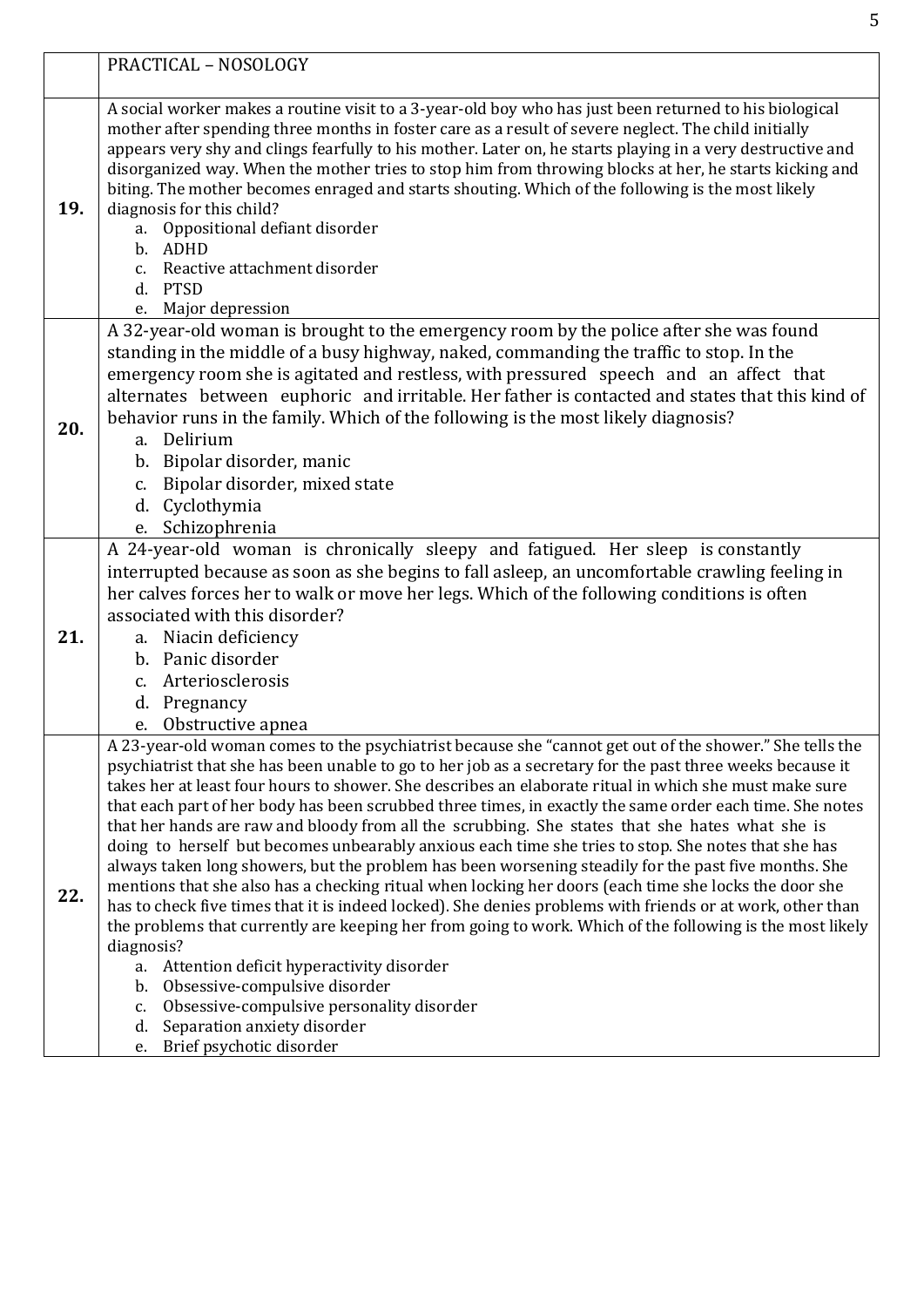|     | PRACTICAL - NOSOLOGY                                                                                                                                                                                                                                                                                                                                                                                                                                                                                                                                                                                                                                                                                                                                                                                                                                                                                                                                                                                                                                                                           |
|-----|------------------------------------------------------------------------------------------------------------------------------------------------------------------------------------------------------------------------------------------------------------------------------------------------------------------------------------------------------------------------------------------------------------------------------------------------------------------------------------------------------------------------------------------------------------------------------------------------------------------------------------------------------------------------------------------------------------------------------------------------------------------------------------------------------------------------------------------------------------------------------------------------------------------------------------------------------------------------------------------------------------------------------------------------------------------------------------------------|
|     |                                                                                                                                                                                                                                                                                                                                                                                                                                                                                                                                                                                                                                                                                                                                                                                                                                                                                                                                                                                                                                                                                                |
| 23. | A 21-year-old man is brought to the emergency room by his parents because he has not slept, bathed, or<br>eaten in the past three days. The parents report that for the past six months their son has been acting<br>strangely and "not himself." They state that he has been locking himself in his room, talking to himself,<br>and writing on the walls. Six weeks prior to the emergency room visit, their son became convinced that a<br>fellow student was stealing his thoughts and making him unable to learn his school material. In the past<br>two weeks, they have noticed that their son has become depressed and has stopped taking care of<br>himself, including bathing, eating, and getting dressed. On exam, the patient is dirty, disheveled, and<br>crying. He complains of not being able to concentrate, a low energy level, and feeling suicidal. Which of<br>the following is the most likely diagnosis for this patient?<br>a. Schizoaffective disorder<br>b. Schizophrenia<br>c. Bipolar I disorder<br>d. Schizoid personality disorder<br>Delusional disorder<br>e. |
|     | An 18-year-old girl is brought to the psychiatrist by her mother because the girl takes showers that last                                                                                                                                                                                                                                                                                                                                                                                                                                                                                                                                                                                                                                                                                                                                                                                                                                                                                                                                                                                      |
| 24. | two to three hours and she is unable to stop the behavior, in spite of the fact that she would like to do so.<br>On questioning, the patient states that she feels "dirty" and "contaminated" by the germs in the house,<br>and if she does not shower, she feels increasingly anxious. Once in the shower, she must use a specific<br>technique for washing, and if she deviates from it, she must start over. In discussing the diagnosis of the<br>problems with the patient, which of the following statements should be made to her?<br>It is unusual to find this disorder in one so young<br>a.<br>The disorder is usually quite responsive to pharmacological intervention<br>b.<br>The disorder is usually caused by traumatic events<br>c.<br>The disorder is passed on to one's children at rates of 25 to 30%<br>d.<br>The disorder has frequent spontaneous periods of complete remission<br>e.                                                                                                                                                                                   |
|     | A first-grade teacher is concerned about a 6-year-old girl in her class who has not spoken a single word                                                                                                                                                                                                                                                                                                                                                                                                                                                                                                                                                                                                                                                                                                                                                                                                                                                                                                                                                                                       |
| 25. | since school started. The little girl participates appropriately in the class activities and uses gestures and<br>drawings and nods and shakes her head to communicate. The parents report that the little girl talks only<br>in the home and only in the presence of her closest relatives. Which of the following is the most likely<br>diagnosis?<br>a. Autism<br>b. Expressive language disorder<br>c. Oppositional defiant disorder<br>d. School phobia<br>e. Selective mutism                                                                                                                                                                                                                                                                                                                                                                                                                                                                                                                                                                                                            |
|     | A 52-year-old man comes to the physician with the chief complaint of feeling depressed for the past two                                                                                                                                                                                                                                                                                                                                                                                                                                                                                                                                                                                                                                                                                                                                                                                                                                                                                                                                                                                        |
| 26. | months. He notes that he is not sleeping well, has lost 25 lb in the last six weeks, and is experiencing<br>anergia and anhedonia. In addition, in the past four weeks he has begun to hear the voice of his dead<br>father telling him that he is a failure and has begun worrying that his organs are rotting away. Which of<br>the following statements is true?<br>The patient should be started on an SSRI and an antipsychotic<br>a.<br>The patient is having an acute schizophrenic episode<br>b.<br>c. The patient is likely suffering from a factitious disorder with psychological symptoms<br>d. The patient is likely abusing alcohol<br>The patient should be started on an SSRI alone<br>e.                                                                                                                                                                                                                                                                                                                                                                                      |
|     | An attractive and well-dressed 22-year-old woman is arrested for prostitution, but on being booked                                                                                                                                                                                                                                                                                                                                                                                                                                                                                                                                                                                                                                                                                                                                                                                                                                                                                                                                                                                             |
| 27. | at the jail, she is found to actually be a male. The patient tells the consulting physician that he is a female<br>trapped in a male body and he has felt that way since he was a child. He has been taking female<br>hormones and is attempting to find a surgeon who would remove his male genitals and create a vagina.<br>Which of the following is the most likely diagnosis?<br>Homosexuality<br>a.<br>Gender identity disorder<br>b.<br>Transvestic fetishism<br>$\mathbf{C}$ .                                                                                                                                                                                                                                                                                                                                                                                                                                                                                                                                                                                                         |
|     | Delusional disorder<br>d.                                                                                                                                                                                                                                                                                                                                                                                                                                                                                                                                                                                                                                                                                                                                                                                                                                                                                                                                                                                                                                                                      |
|     | Schizophrenia<br>e.                                                                                                                                                                                                                                                                                                                                                                                                                                                                                                                                                                                                                                                                                                                                                                                                                                                                                                                                                                                                                                                                            |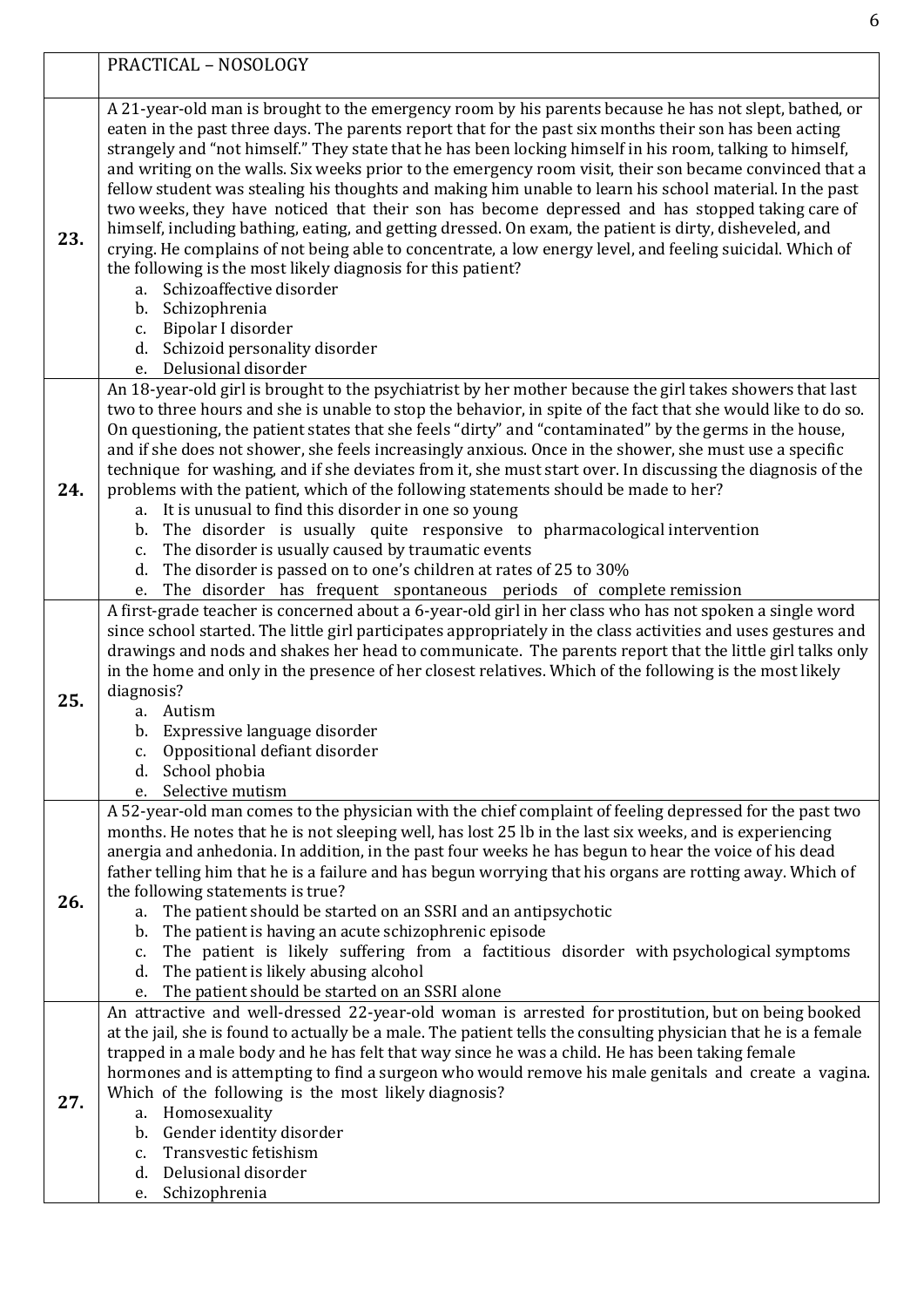|     | PRACTICAL - NOSOLOGY                                                                                                                                                                                                                                                                                                                                                                                                                                                                                                                                                                                                                                                                                                                                                                                                                                                                                                                                                                                                                                                                                                                                |
|-----|-----------------------------------------------------------------------------------------------------------------------------------------------------------------------------------------------------------------------------------------------------------------------------------------------------------------------------------------------------------------------------------------------------------------------------------------------------------------------------------------------------------------------------------------------------------------------------------------------------------------------------------------------------------------------------------------------------------------------------------------------------------------------------------------------------------------------------------------------------------------------------------------------------------------------------------------------------------------------------------------------------------------------------------------------------------------------------------------------------------------------------------------------------|
| 28. | A 26-year-old man comes to the physician with the chief complaint of a depressed mood for the past five<br>weeks. He has been feeling down, with decreased concentration, energy, and interest in his usual<br>hobbies. Six weeks prior to this office visit he had been to the emergency room for an acute asthma<br>attack and was started on prednisone. Which of the following is the most likely diagnosis?<br>a. Mood disorder secondary to a general medical condition<br>b. Substance-induced mood disorder<br>c. Major depression<br>d. Adjustment disorder<br>e. Dysthymia                                                                                                                                                                                                                                                                                                                                                                                                                                                                                                                                                                |
| 29. | A 12-year-old boy is brought to the psychiatrist because his mother says the boy is driving her "nuts."<br>She reports that he constantly argues with her and his father, does not follow any of the house rules, and<br>incessantly teases his sister. She says that he is spiteful and vindictive and loses his temper easily. Once<br>he is mad, he stays that way for long periods of time. The mother notes that the boy started this behavior<br>only about one year previously. While she states that this behavior started at home, it has now spread to<br>school, where his grades are dropping because he refuses to participate. He has never been in trouble<br>with the law, destroyed property, or been aggressive to others or to animals. The patient maintains that<br>none of this is his fault-his parents are simply being unreasonable. He denies feeling depressed and<br>notes that he sleeps well through the night. Which of the following is the most likely diagnosis?<br>a. Oppositional defiant disorder<br>b. Antisocial personality disorder<br>c. Conduct disorder<br>d. Childhood-onset schizophrenia<br>e. Mania |
| 30. | A 40-year-old woman is arrested by the police after she is found crawling through the window of a<br>movie star's home. She states that the movie star invited her into his home because the two are secretly<br>married and "it just wouldn't be good for his career if everyone knew." The movie star denies the two<br>have ever met, but notes that the woman has sent him hundreds of letters over the past two years. The<br>woman has never been in trouble before and lives an otherwise isolated and unremarkable life. Which of<br>the following is the most likely diagnosis?<br>a. Delusional disorder<br>b. Schizoaffective disorder<br>c. Bipolar I disorder<br>d. Cyclothymia<br>e. Schizophreniform disorder                                                                                                                                                                                                                                                                                                                                                                                                                        |
| 31. | A 5-year-old boy shows no interest in other children and ignores adults other than his parents. He<br>spends hours lining up his toy cars or spinning their wheels but does not use them for "make-believe"<br>play. He rarely uses speech to communicate, and his parents state that he has never done so. Physical<br>examination indicates that his head is of normal circumference and his gait is normal. Which of the<br>following is the most likely diagnosis for this boy?<br>a. Obsessive-compulsive disorder<br>b. Asperger's syndrome<br>c. Childhood disintegrative disorder<br>d. Autism<br>e. Rett's disorder                                                                                                                                                                                                                                                                                                                                                                                                                                                                                                                        |
| 32. | A 15-year-old boy is arrested for shooting the owner of the convenience store he tried to rob. He has<br>been in department of youth services custody several times for a variety of crimes against property,<br>possession of illegal substances, and assault and battery. He is cheerful and unconcerned during the<br>arrest, more worried about losing his leather jacket than about the fate of the man he has injured. Which<br>of the following is the most likely diagnosis in this case?<br>Oppositional defiant disorder<br>a.<br>b. Antisocial personality disorder<br>c. Narcissistic personality disorder<br>d. Conduct disorder<br>e. Substance abuse                                                                                                                                                                                                                                                                                                                                                                                                                                                                                 |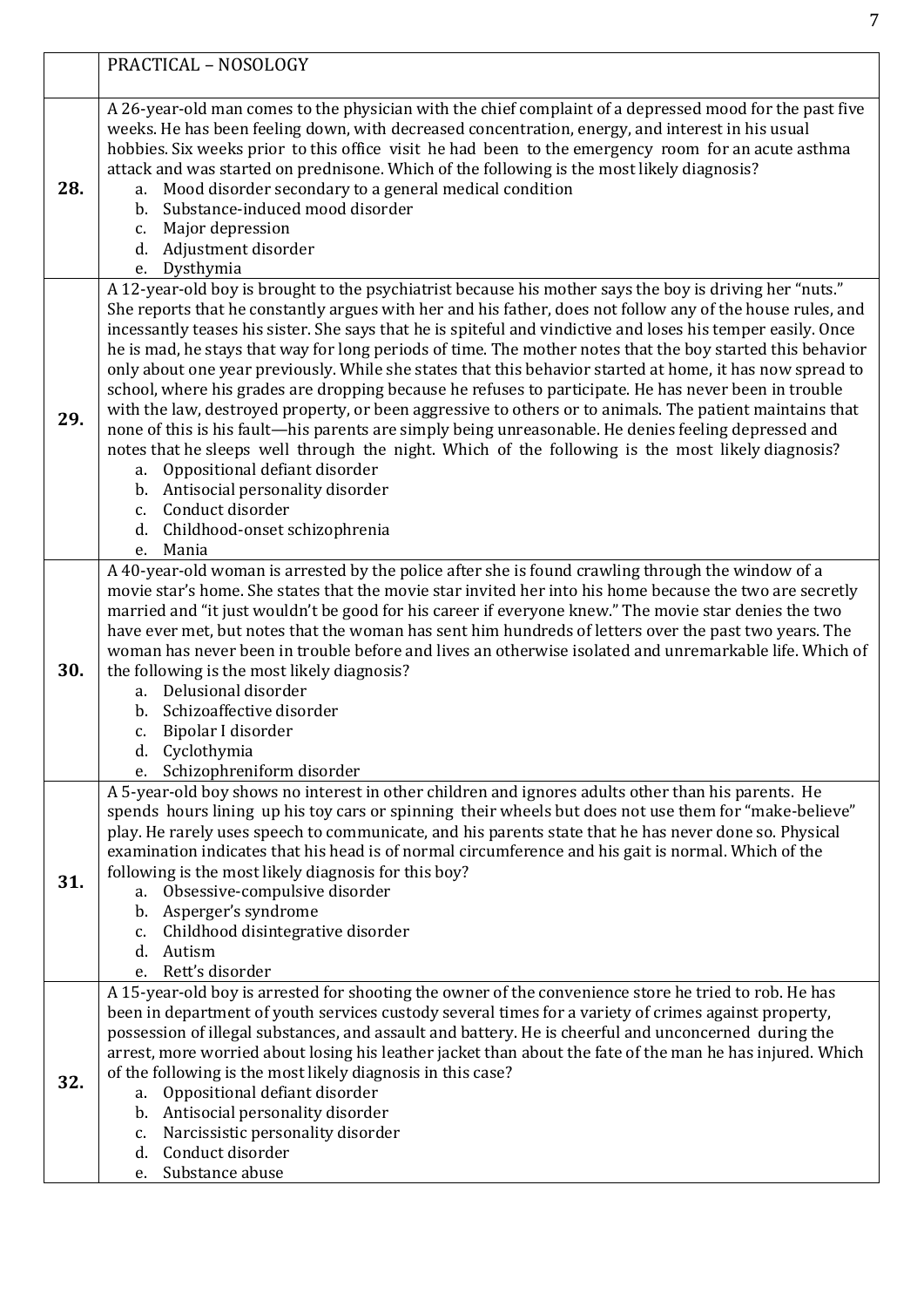|     | PRACTICAL - NOSOLOGY                                                                                                                                                                                                                                                                                                                                                                                                                                                                                                                                                                                                                                                                                                                                                                                                                                                                                                                                                                                                                                     |
|-----|----------------------------------------------------------------------------------------------------------------------------------------------------------------------------------------------------------------------------------------------------------------------------------------------------------------------------------------------------------------------------------------------------------------------------------------------------------------------------------------------------------------------------------------------------------------------------------------------------------------------------------------------------------------------------------------------------------------------------------------------------------------------------------------------------------------------------------------------------------------------------------------------------------------------------------------------------------------------------------------------------------------------------------------------------------|
| 33. | A 52-year-old man is seen by a psychiatrist in the emergency room because he is complaining about<br>hearing and seeing miniature people who tell him to kill everyone in sight. He states that these<br>symptoms developed suddenly during the past 48 hours, but that he has had them "on and off" for years.<br>He states that he has never previously sought treatment for the symptoms, but that this episode is<br>particularly bad. He denies the use of any illicit substances. The patient is alert and oriented to person,<br>place, and time. His mental status examination is normal except for his auditory and visual<br>hallucinations. His thought process is normal. His drug toxicology screen is positive for cocaine. He is<br>quite insistent that he needs to be "put away" in the hospital for the symptoms he is experiencing. Which<br>of the following is the most likely diagnosis?<br>a. Substance-induced psychosis<br>b. Schizophrenia<br>c. Schizoaffective disorder<br>d. Schizophreniform disorder<br>Malingering<br>e. |
| 34. | A 28-year-old woman sees her physician with the chief complaint of a depressed mood. She also notes<br>that she is sleeping more than usual—up to 14 hours per night—but does not feel rested and that she<br>feels tired and fatigued all the time. She has gained 14 lb in the last month, something that she is very<br>unhappy about, but she says that she seems to have such a craving for sweets that the weight gain<br>seemed inevitable. Which of the following is the most likely diagnosis?<br>Mood disorder secondary to a general medical condition<br>a.<br>b. Substance-induced mood disorder<br>c. Cyclothymia<br>d. Seasonal affective disorder<br>e. Dysthymic disorder                                                                                                                                                                                                                                                                                                                                                               |
| 35. | A 33-year-old married man who suffers from chronic anxiety present for a psychiatric consultation. He<br>reports that his marriage is very happy and gives a sexual history that includes daily and satisfying<br>sexual intercourse with his wife. His sexual fantasies are predominantly heterosexual, but occasionally<br>he fantasizes about homosexual encounters while masturbating. During his adult years, he has had both<br>heterosexual and homosexual experiences on several occasions. He remembers these experiences as<br>pleasurable. The patient admits to some transient guilt about "stepping out" on his wife. On the basis of<br>the patient's sexual history, one could reasonably infer a diagnosis of which of the following?<br>a. Schizotypal personality disorder<br>Antisocial personality disorder<br>b.<br>Narcissistic personality disorder<br>c.<br>Borderline personality disorder<br>d.<br>No personality disorder<br>e.                                                                                               |
| 36. | A 23-year-old woman presents to her physician with the chief complaint that she is anxious<br>about the way she looks. She notes that for "as long as she can remember" she has been<br>obsessed about the fact that something must be wrong with her face. She notes that her eyes<br>are too far apart and her nose is misshapen. She states that this concern is "ruining her life"<br>because she spends all her time isolated from others so that they cannot see her face. The<br>physician did not notice anything unusual about the patient's face, but the patient cannot be<br>consoled by this statement. Which of the following is the most likely diagnosis?<br>a. Body dysmorphic disorder<br>Delusional disorder<br>b.<br>Obsessive-compulsive disorder<br>$C_{\bullet}$<br>Somatization disorder<br>d.<br>e. Hypochondriasis                                                                                                                                                                                                             |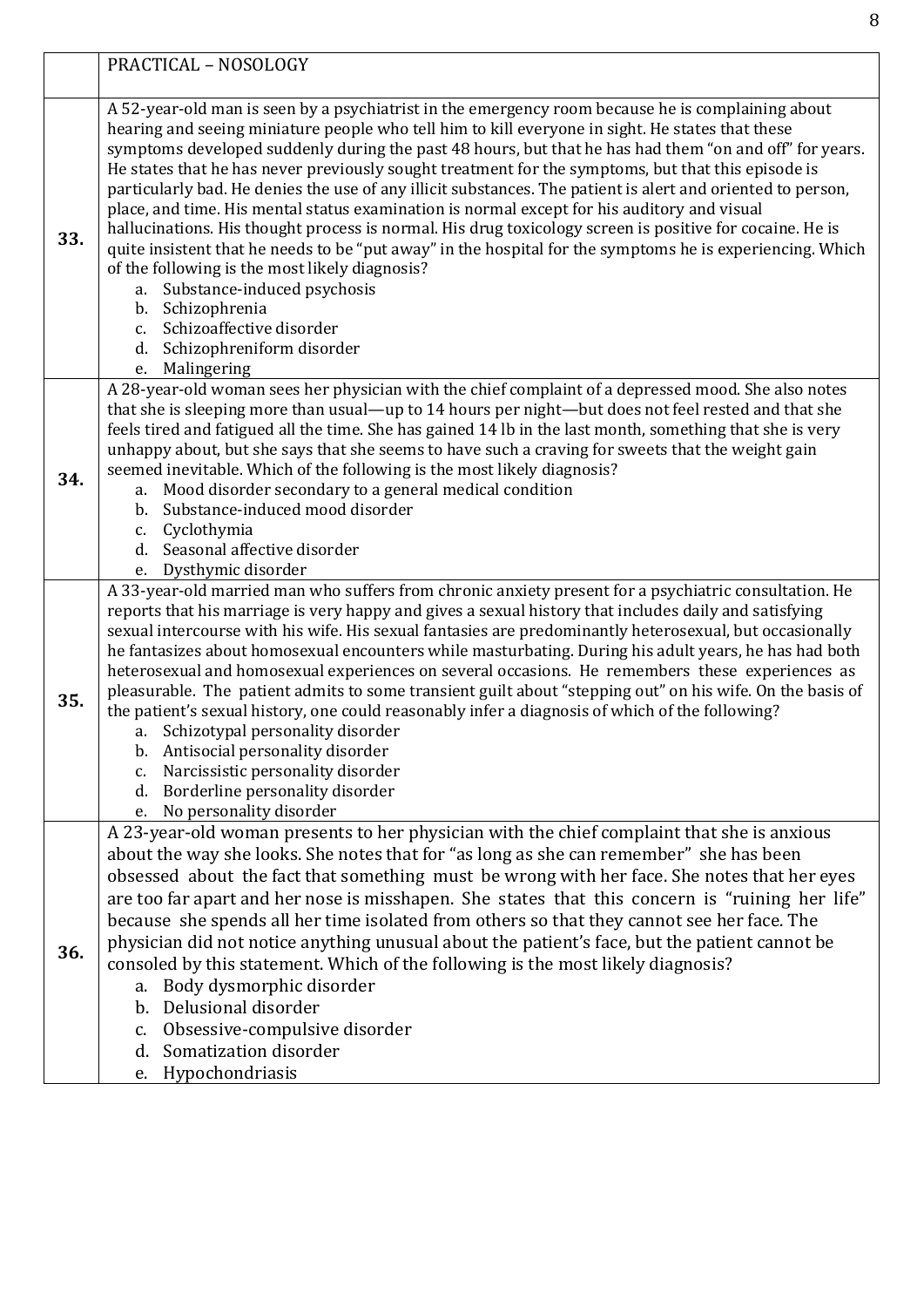|     | PRACTICAL - NOSOLOGY                                                                                                                                                                                                                                                                                                                                                                                                                                                                                                                                                                                                                                                                                                                                                                                                                                                                                                                               |
|-----|----------------------------------------------------------------------------------------------------------------------------------------------------------------------------------------------------------------------------------------------------------------------------------------------------------------------------------------------------------------------------------------------------------------------------------------------------------------------------------------------------------------------------------------------------------------------------------------------------------------------------------------------------------------------------------------------------------------------------------------------------------------------------------------------------------------------------------------------------------------------------------------------------------------------------------------------------|
| 37. | A 14-year-old boy is brought to the psychiatrist because for the past 15 months he has been<br>irritable and depressed almost constantly. The boy notes that he has difficulty concentrating, and he<br>has lost 5 lb during that time period without trying. He states that he feels as if he has always<br>been depressed, and he feels hopeless about ever feeling better. He denies suicidal ideation or<br>hallucinations. He is sleeping well and doing well in school, though his teachers have noticed that he<br>does not seem to be able to concentrate as well as he had previously. Which of the following is the most<br>likely diagnosis?<br>a. Major depression<br>b. Dysthymic disorder<br>c. Mood disorder secondary to a general medical condition<br>d. Normal adolescence<br>e. Cyclothymia                                                                                                                                    |
| 38. | Every four or five weeks, a usually well-functioning and mild mannered 35-year-old woman<br>experiences a few days of irritability, tearfulness, and unexplained sadness. During these days,<br>she also feels fatigued and bloated and eats large quantities of sweets. Which of the following is<br>the most likely diagnosis?<br>a. Cyclothymia<br>b. Borderline personality disorder<br>c. Dissociative identity disorder<br>d. Premenstrual dysphoric disorder<br>e. Minor depressive disorder                                                                                                                                                                                                                                                                                                                                                                                                                                                |
| 39. | A 24-year-old woman comes to the emergency room with the chief complaint that "my stomach<br>is rotting out from the inside." She states that for the last six months she has been crying on a<br>daily basis and that she has decreased concentration, energy, and interest in her usual hobbies.<br>She has lost 25 lb during that time. She cannot get to sleep, and when she does, she wakes up<br>early in the morning. For the past three weeks, she has become convinced that she is dying of<br>cancer and is rotting on the inside of her body. Also, in the past two weeks she has been hearing<br>a voice calling her name when no one is around. Which of the following is the most likely<br>diagnosis?<br>a. Delusional disorder<br>b. Schizoaffective disorder<br>Schizophreniform disorder<br>c.<br>d. Schizophrenia                                                                                                               |
| 40. | e. Major depression with psychotic features<br>A demanding 25-year-old woman begins psychotherapy stating that she is both desperate and bored.<br>She reports that for the past five or six years she has experienced periodic anxiety and depression and<br>has made several suicidal gestures. She also reports a variety of impulsive and selfdefeating behaviors<br>and sexual promiscuity. She wonders if she might be a lesbian, though most of her sexual experiences<br>have been with men. She has abruptly terminated two previous attempts at psychotherapy. In both cases<br>she was enraged at the therapist because he was unwilling to prescribe anxiolytic medications. Which of<br>the following is the most likely diagnosis?<br>Dysthymia<br>a.<br>b. Histrionic personality disorder<br>c. Antisocial personality disorder<br>Borderline personality disorder<br>d.<br>Impulse control disorder not otherwise specified<br>e. |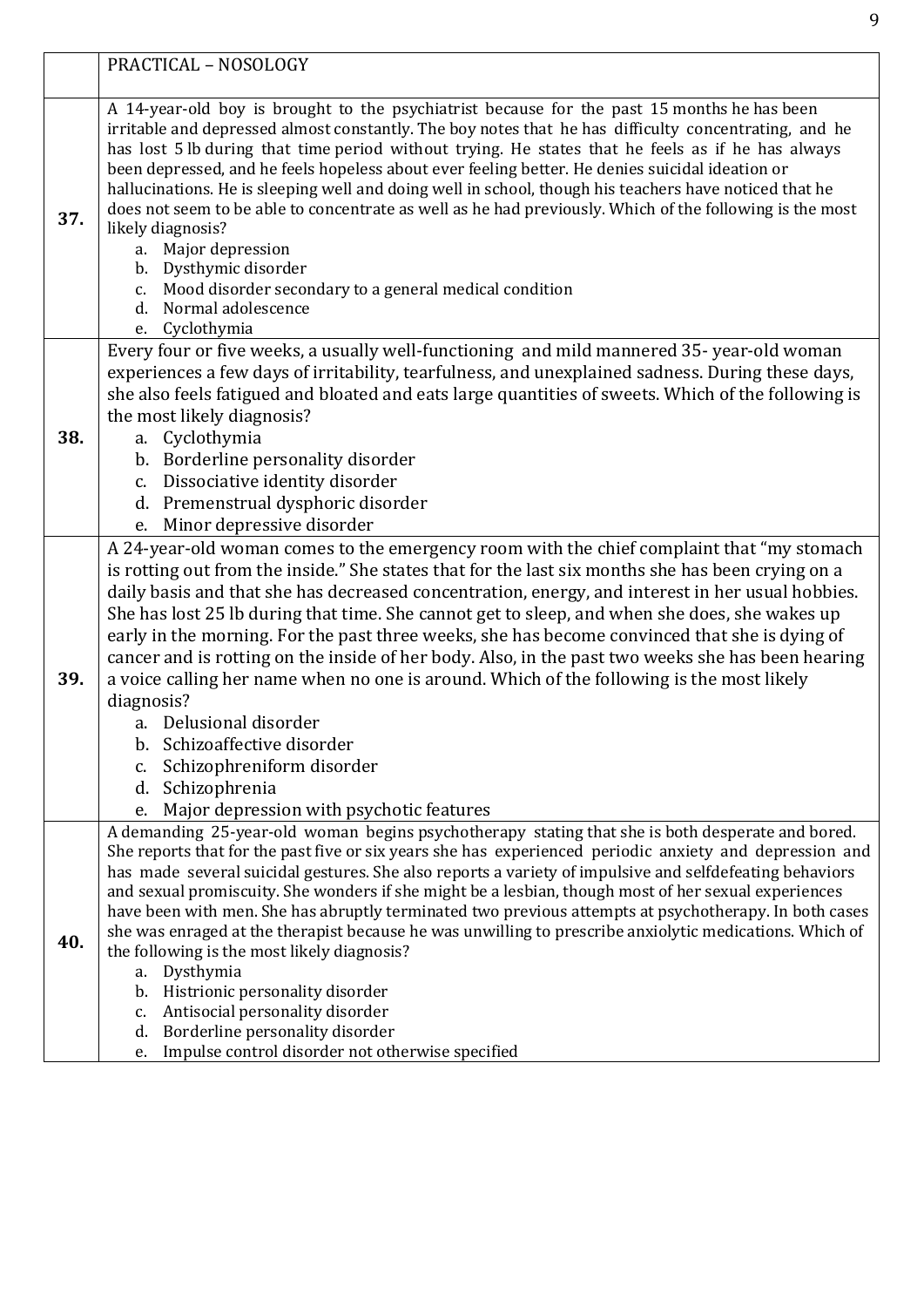|     | PRACTICAL - NOSOLOGY                                                                                                                                                                                                                                                                                                                                                                                                                                                                                                                                                                                                                                                                                                                                                                                                                                                                                                                                                                             |
|-----|--------------------------------------------------------------------------------------------------------------------------------------------------------------------------------------------------------------------------------------------------------------------------------------------------------------------------------------------------------------------------------------------------------------------------------------------------------------------------------------------------------------------------------------------------------------------------------------------------------------------------------------------------------------------------------------------------------------------------------------------------------------------------------------------------------------------------------------------------------------------------------------------------------------------------------------------------------------------------------------------------|
| 41. | A 47-year-old woman is brought to the emergency room after she jumped off an overpass in a suicide<br>attempt. In the emergency room she states that she wanted to kill herself because the devil had been<br>tormenting her for many years. After stabilization of her fractures, she is admitted to the psychiatric unit,<br>where she is treated with risperidone and sertraline. After two weeks she is no longer suicidal and her<br>mood is euthymic. However, she still believes that the devil is recruiting people to try to persecute her. In<br>the past 10 years, the patient has had three similar episodes prior to this one. Throughout this time, she<br>has never stopped believing that the devil is persecuting her. Which of the following is the most<br>appropriate diagnosis for this patient?<br>a. Delusional disorder<br>b. Schizoaffective disorder<br>c. Schizophrenia, paranoid type<br>d. Schizophreniform disorder<br>e. Major depression with psychotic features |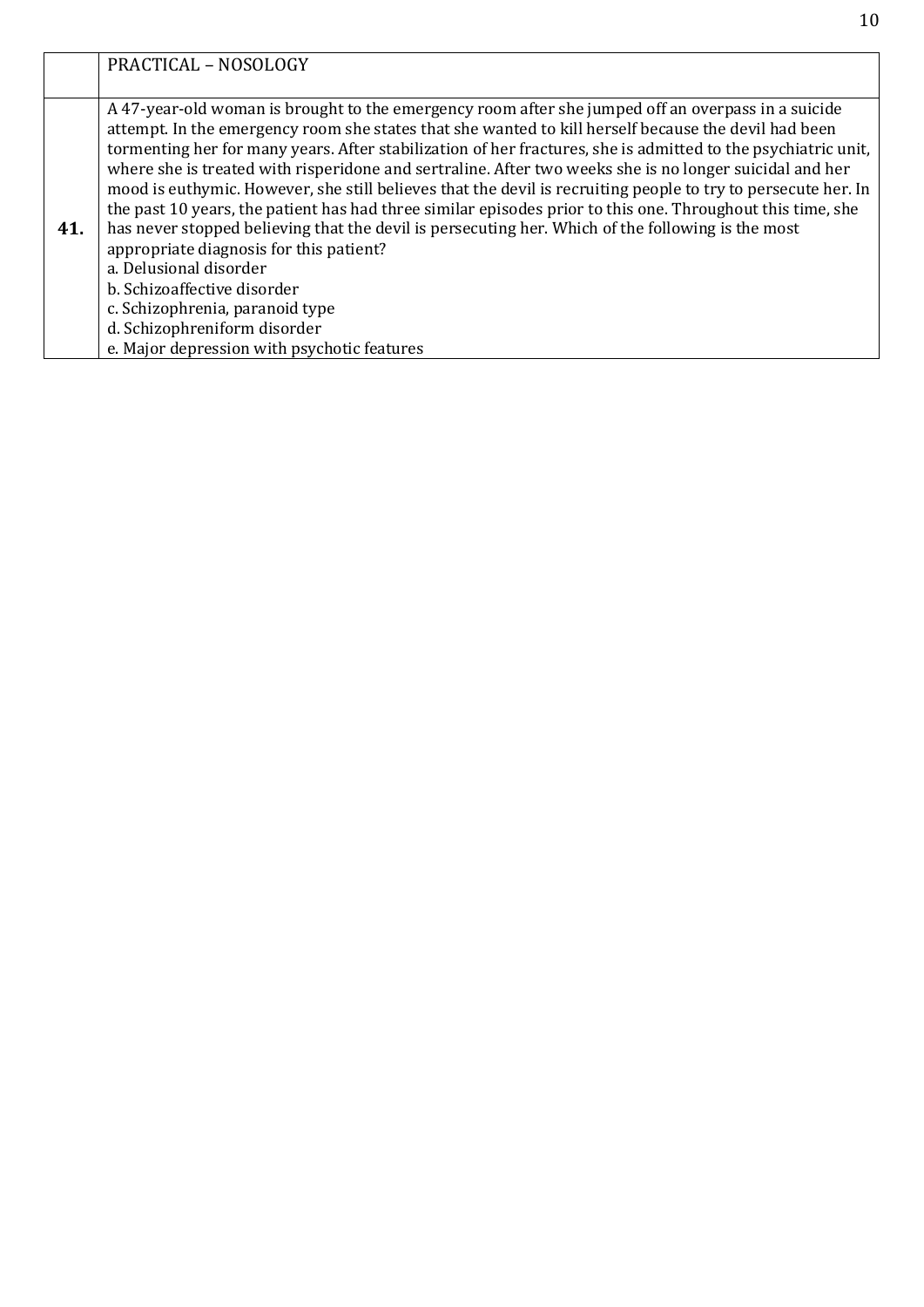### <span id="page-10-0"></span>**PRACTICAL – (42-60) – CLINICAL CASES – PSYCHOPATHOLOGY - TREATMENT (1-19)**

|     | PRACTICAL - PSYCHOPATHOLOGY-ASSESSMENT + TREATMENT-INTERVENTIONS                                                                                                                                                                                                                                                                                                                                                                                                                                                                                                                                                                                         |
|-----|----------------------------------------------------------------------------------------------------------------------------------------------------------------------------------------------------------------------------------------------------------------------------------------------------------------------------------------------------------------------------------------------------------------------------------------------------------------------------------------------------------------------------------------------------------------------------------------------------------------------------------------------------------|
| 42. | A 42-year-old man comes to the emergency room with the chief complaint that "the men are following<br>me." He also complains of hearing a voice telling him to hurt others. He tells the examiner that the news<br>anchorman gives him special messages about the state of the world every night through the TV. This last<br>belief is an example of which of the following psychiatric findings?<br>a. Grandiose delusion<br>b. Illusion<br>c. Loose association<br>d. Idea of reference<br>e. Clouding of consciousness                                                                                                                               |
| 43. | A 23-year-old man is brought to the emergency room after he walked up to a stranger in a grocery store<br>and began hitting her, claiming that he "knew that she had been sent to spy on him." In the emergency<br>room he was found to be alert and oriented to person, place, and time. He denied hearing voices. He<br>continued to insist that there were "special agents" planted throughout the city to watch him. This<br>symptom is an example of which of the following psychiatric findings?<br>a. Delusion<br>b. Illusion<br>c. Perceptual representation of a sound or an image not actually present<br>d. Egomania<br>e. Dissociative fugue |
| 44. | A 56-year-old man has been hospitalized for a myocardial infarction. Two days after<br>admission, he awakens in the middle of the night and screams that there is a man standing by<br>the window in his room. When the nurse enters the room and turns on a light, the patient is<br>relieved to learn that the "man" was actually a drape by the window. This misperception<br>of reality is best described by which of the following psychiatric terms?<br>a. Delusion<br>b. Hallucination<br>c. Illusion<br>d. Projection                                                                                                                            |
| 45. | e. Synesthesia<br>A psychiatric resident is called to consult on the case of a 75-year-old woman who had<br>undergone a hip replacement two days before. On examination, the resident notes that the<br>patient states the date as 1956, and she thinks she is at her son's house. These impairments<br>illustrate which aspect of the mental status examination?<br>a. Concentration<br>b. Memory<br>c. Thought process<br>d. Orientation<br>e. Level of consciousness                                                                                                                                                                                  |
| 46. | A 28-year-old taxi driver is chronically consumed by fears of having accidentally run<br>over a pedestrian. Although he tries to convince himself that his worries are silly, his anxiety<br>continues to mount until he drives back to the scene of the "accident" and proves to himself<br>that nobody lies hurt in the street. This behavior is an example of which of the following?<br>a. A compulsion secondary to an obsession<br>b. An obsession triggered by a compulsion<br>c. A delusional ideation<br>d. A typical manifestation of obsessive-compulsive personality disorder<br>e. A phobia                                                 |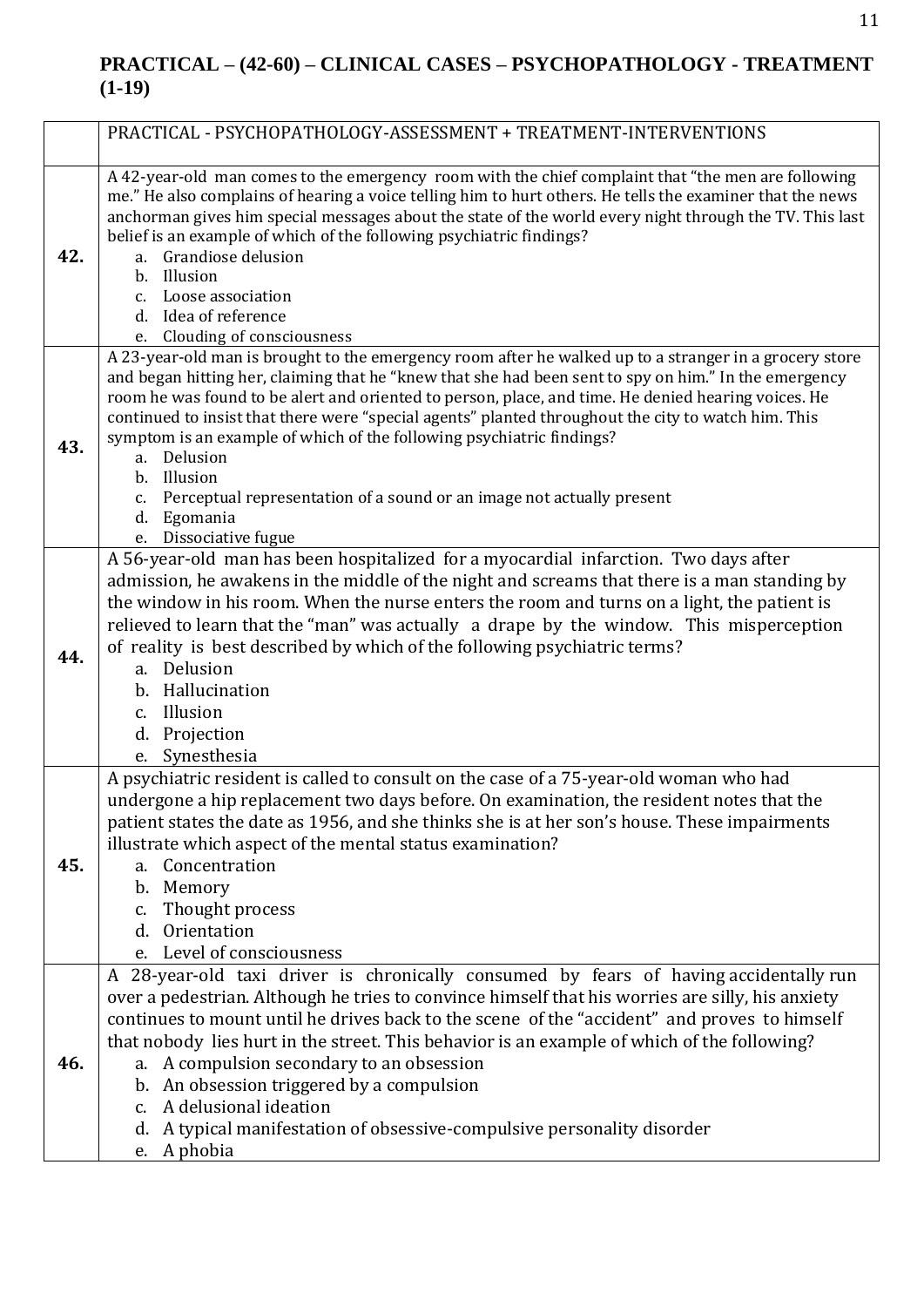|     | A 23-year-old woman comes to the emergency room with the chief complaint that she has been hearing         |
|-----|------------------------------------------------------------------------------------------------------------|
| 47. | voices for seven months. Besides the hallucinations, she has the idea that the radio is giving her special |
|     | messages. When asked the meaning of the proverb "People in glass houses should not throw stones," the      |
|     | patient replies, "Because the windows would break." Which of the following mental status findings does     |
|     | this patient display?                                                                                      |
|     | a. Poverty of content                                                                                      |
|     | b. Concrete thinking                                                                                       |
|     | c. Flight of ideas                                                                                         |
|     | d. Loose associations                                                                                      |
|     | e. Autistic thinking                                                                                       |
|     | A 24-year-old man is admitted to the inpatient psychiatry unit after his mother observed him               |
|     | standing in place for hours at a time in abnormal postures. During his exam, the patient stands with one   |
|     | arm raised directly above his head and the other straight out in front of him. He is mute, does not appear |
|     | aware of his surroundings, and actively resists any attempts to change his position. Which of the          |
| 48. | following best describes the patient's behavior?                                                           |
|     | a. Apraxia                                                                                                 |
|     | b. Dystonia                                                                                                |
|     | Synesthesia<br>C.                                                                                          |
|     | d. Catatonia                                                                                               |
|     | Trance state<br>e.                                                                                         |
|     | A 36-year-old woman with schizophrenia comes to the emergency room with the chief complaint that           |
| 49. | "they are trying to kill me." In the examining room, she is hypervigilant and insists on sitting in the    |
|     | corner with her back to the wall. Suddenly she begins to stare intently into the corner and say, "No, you  |
|     | can't make me do that!" Which of the following symptoms is this patient most likely experiencing?          |
|     | a. Concrete thinking                                                                                       |
|     | b. Depersonalization                                                                                       |
|     | Flight of ideas<br>$c_{\cdot}$<br>d. Hallucination                                                         |
|     | e. Idea of reference                                                                                       |
|     | A 56-year-old man is brought to the physician's office by his wife because she has noted a personality     |
|     | change during the past three months. While the patient is being interviewed, he answers every              |
|     | question with the same three words. Which of the following symptoms best fits this patient's behavior?     |
|     | Negative symptoms<br>a.                                                                                    |
| 50. | b. Disorientation                                                                                          |
|     | Concrete thinking                                                                                          |
|     | Perseveration<br>d.                                                                                        |
|     | Circumstantiality<br>e.                                                                                    |
|     | A young woman, who has a very limited memory of her childhood years but knows that she was                 |
|     | removed from her parents because of their abuse and neglect, frequently cannot account for hours or        |
|     | even days of her life. She hears voices that alternately plead, reprimand, or simply comment on what she   |
|     | is doing. Occasionally, she does not remember how and when she arrived at a specific location. She finds   |
|     | clothes she does not like in her closet, and she does not remember having bought them. Her friends are     |
|     | puzzled because sometimes she acts in a childish, dependent way and at other times becomes                 |
| 51. | uncharacteristically aggressive and controlling. These symptoms are commonly seen in which of the          |
|     | following disorders?                                                                                       |
|     | a. Dissociative amnesia                                                                                    |
|     | b. Depersonalization disorder                                                                              |
|     | c. Dissociative identity disorder                                                                          |
|     | d. Korsakoff's dementia                                                                                    |
|     | e. Schizophrenia                                                                                           |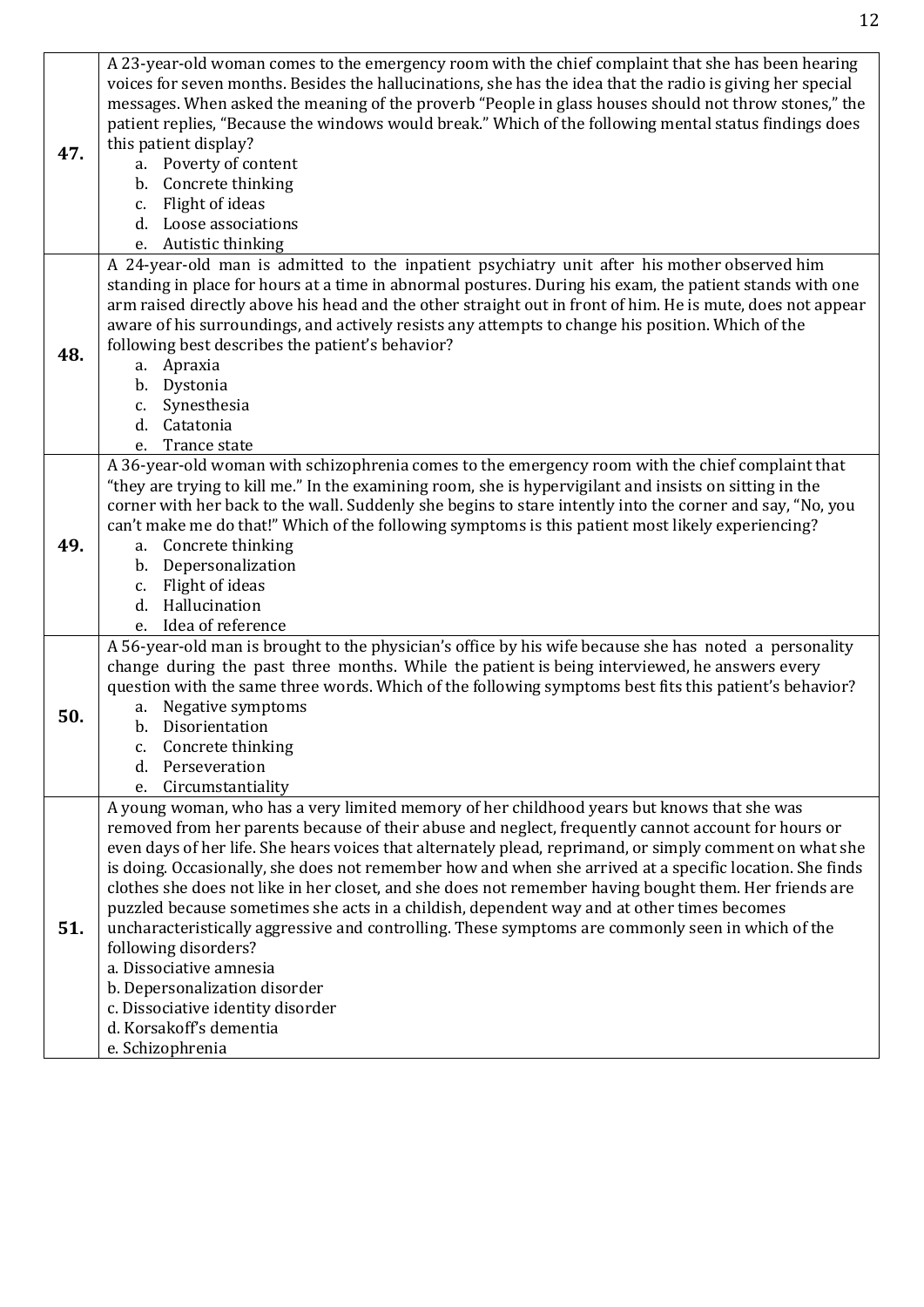| 52. | For the past three months, a 15-year-old girl has had to turn her light on and off 23 times at<br>exactly 10:30 P.M. before she can go to bed. She can spend from one to two hours on this ritual<br>because she has to start again if she is interrupted or loses count. She is upset if the position or<br>the order of the objects she has on her desk is changed even slightly and cannot stop worrying<br>about her family's safety. In conjunction with pharmacologic treatment, which of the<br>following therapies has been proven effective for this disorder?<br>a. Play therapy<br>b. Psychodynamic psychotherapy<br>c. Group therapy<br>d. Cognitive-behavioral therapy<br>e. Family therapy                                                                                                                                                                                                                                                                |
|-----|-------------------------------------------------------------------------------------------------------------------------------------------------------------------------------------------------------------------------------------------------------------------------------------------------------------------------------------------------------------------------------------------------------------------------------------------------------------------------------------------------------------------------------------------------------------------------------------------------------------------------------------------------------------------------------------------------------------------------------------------------------------------------------------------------------------------------------------------------------------------------------------------------------------------------------------------------------------------------|
| 53. | A 7-year-old girl is brought to the physician because her parents note that she gets up at night and, still<br>asleep, walks around the house for a few minutes before returning to bed. When she is forced to awaken<br>during one of these episodes, she is confused and disoriented. Her parents are afraid that she will<br>accidentally hurt herself during one of these episodes. Which of the following interventions should the<br>physician recommend?<br>a. Tell the parents to maintain a safe environment and monitor the patient's symptoms<br>b. Start the patient on a low dose of benzodiazepines at night<br>c. Start the patient on a low dose of a tricyclic antidepressant<br>d. Tell the parents that the child would benefit from cognitive psychotherapy<br>Admit the child to the hospital and obtain an EEG<br>e.                                                                                                                              |
| 54. | A 13-year-old girl grunts and clears her throat several times in an hour, and her conversation is often<br>interrupted by random shouting. She also performs idiosyncratic, complex motor activities such as<br>turning her head to the right while she shuts her eyes and opens her mouth. She can prevent these<br>movements for brief periods of time, with effort. Which of the following is the most appropriate<br>treatment for this disorder?<br>a. Individual psychodynamic psychotherapy<br>b. Lorazepam<br>Methylphenidate<br>C.<br>d. Haloperidol<br>e. Imipramine                                                                                                                                                                                                                                                                                                                                                                                          |
| 55. | A 24-year-old woman is admitted to the psychiatric hospital after a suicidal gesture. She<br>slashed her wrists after getting into an argument with her boyfriend. This is the fourth<br>suicidal gesture this patient has made, all occurring after fights with a parent or boyfriend.<br>On the unit, she denies that she is suicidal, and she is not hallucinating or delusional. The patient<br>causes a great degree of havoc on the unit, because her primary mode of defense is splitting.<br>Which of the following statements would be appropriate for the physician to make to the<br>patient?<br>a. Her disorder will respond quickly to treatment<br>b. Her disorder should cause little impairment in adaptive functioning<br>The patient will need benzodiazepines to control her impulsiveness<br>c.<br>d. The patient will need long-term work in psychotherapy to improve<br>e. Her disorder will often include periods of remission of up to one year |
| 56. | A schizophrenic patient has no interest in social contacts or vocational rehabilitation. His affect is flat,<br>and he speaks very little and spends most of his day sitting in front of the TV, unwashed and<br>unshaven. He has some chronic delusions of persecution, but these do not impact his functioning as<br>much as the other symptoms. Which of the following antipsychotic medications would be most<br>appropriate to use in treating this patient?<br>Molindone<br>a.<br>Haloperidol decanoate<br>b.<br>Chlorpromazine<br>c.<br>Olanzapine<br>d.<br>Perphenazine<br>e.                                                                                                                                                                                                                                                                                                                                                                                   |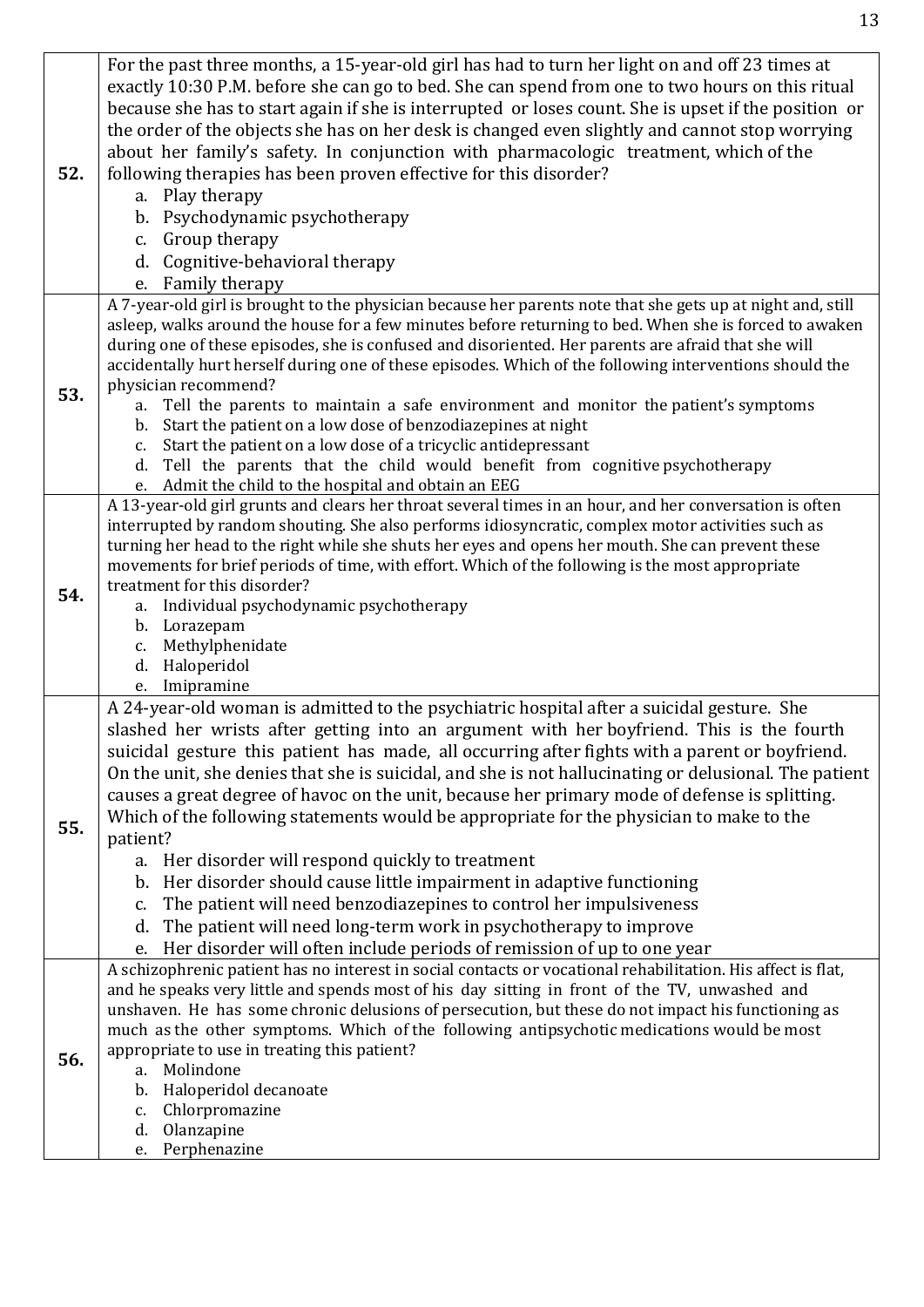|     | A 32-year-old woman presents to a psychiatrist with the chief complaint of being worried "about"          |
|-----|-----------------------------------------------------------------------------------------------------------|
|     | everything." She reports that she has always been a worrier, but during the past six months she has       |
|     | become basically unable to function because she is worried about such a wide variety of things, including |
|     | whether or not her future children will be born healthy, whether her husband is having an affair, and     |
|     | whether the current president is helping the country move in the right direction. She is diagnosed with a |
|     | generalized anxiety disorder and started on buspirone. Which of the following statements should be        |
|     | made to the patient?                                                                                      |
| 57. | a. Buspirone is a benzodiazepine                                                                          |
|     | b. Buspirone will act very quickly, and the patient should notice a decrease in her worry in the          |
|     | next day or so                                                                                            |
|     | c. Buspirone is the most sedating of the commonly used antianxiety drugs and so must be used              |
|     | very carefully while driving                                                                              |
|     | d. On a per-milligram basis, buspirone is three times more potent than diazepam                           |
|     | e. Buspirone has less potential for abuse than diazepam                                                   |
|     | A 42-year-old woman sees her physician because she has been depressed for the past three months. She      |
|     | also notes that she has gained 20 lb without trying to. She notes that she does not take pleasure in the  |
|     | activities that she once enjoyed and seems fatigued most of the time. These symptoms have caused the      |
|     | patient to withdraw from many of the social functions that she once enjoyed. The physician diagnoses      |
|     | the patient with hypothyroidism and starts her on thyroid supplementation. Six weeks later, the           |
|     | patient's thyroid hormone levels have normalized, but she still reports feeling depressed. Which of       |
| 58. | the following is the most appropriate next step in the management of this patient?                        |
|     | a. Recommend that the patient begin psychotherapy                                                         |
|     | Increase the patient's thyroid supplementation<br>b.                                                      |
|     | Start the patient on an antidepressant medication<br>C.                                                   |
|     | d. Tell the patient that she should wait another six weeks, during which time her mood will               |
|     | improve                                                                                                   |
|     | e. Take a substance abuse history from the patient                                                        |
|     | A 24-year-old man with chronic schizophrenia is brought to the emergency room after his parents found     |
|     | him in his bed and were unable to communicate with him. On examination, the man is confused and           |
|     | disoriented. He has severe muscle rigidity and a temperature of 39.4°C (103°F). His blood pressure is     |
|     | elevated, and he has a leucocytosis. Which of the following is the best first step in the pharmacologic   |
| 59. | treatment of this man?                                                                                    |
|     | a. Haloperidol                                                                                            |
|     | b. Lorazepam                                                                                              |
|     | c. Bromocriptine                                                                                          |
|     | d. Benztropine                                                                                            |
|     | e. Lithium                                                                                                |
|     | A 45-year-old woman was physically and sexually assaulted in her own house by two intruders. She          |
|     | cannot remember anything about the incident. She is concerned about the memory loss because she           |
|     | prides herself on her excellent memory, and she would like to remember the faces of the two intruders     |
|     | so that she can help identify them to the police. Which of the following statements should be made        |
|     | to this patient?                                                                                          |
| 60. | a. It is likely that she will experience future episodes of memory loss now that she has incurred         |
|     | this one                                                                                                  |
|     | Most cases revert spontaneously<br>b.                                                                     |
|     | It is likely that she will develop a major depressive episode once she remembers the incident<br>c.       |
|     | Antidepressants will help reverse the memory loss<br>d.                                                   |
|     | The loss of memory is usually irreversible<br>e.                                                          |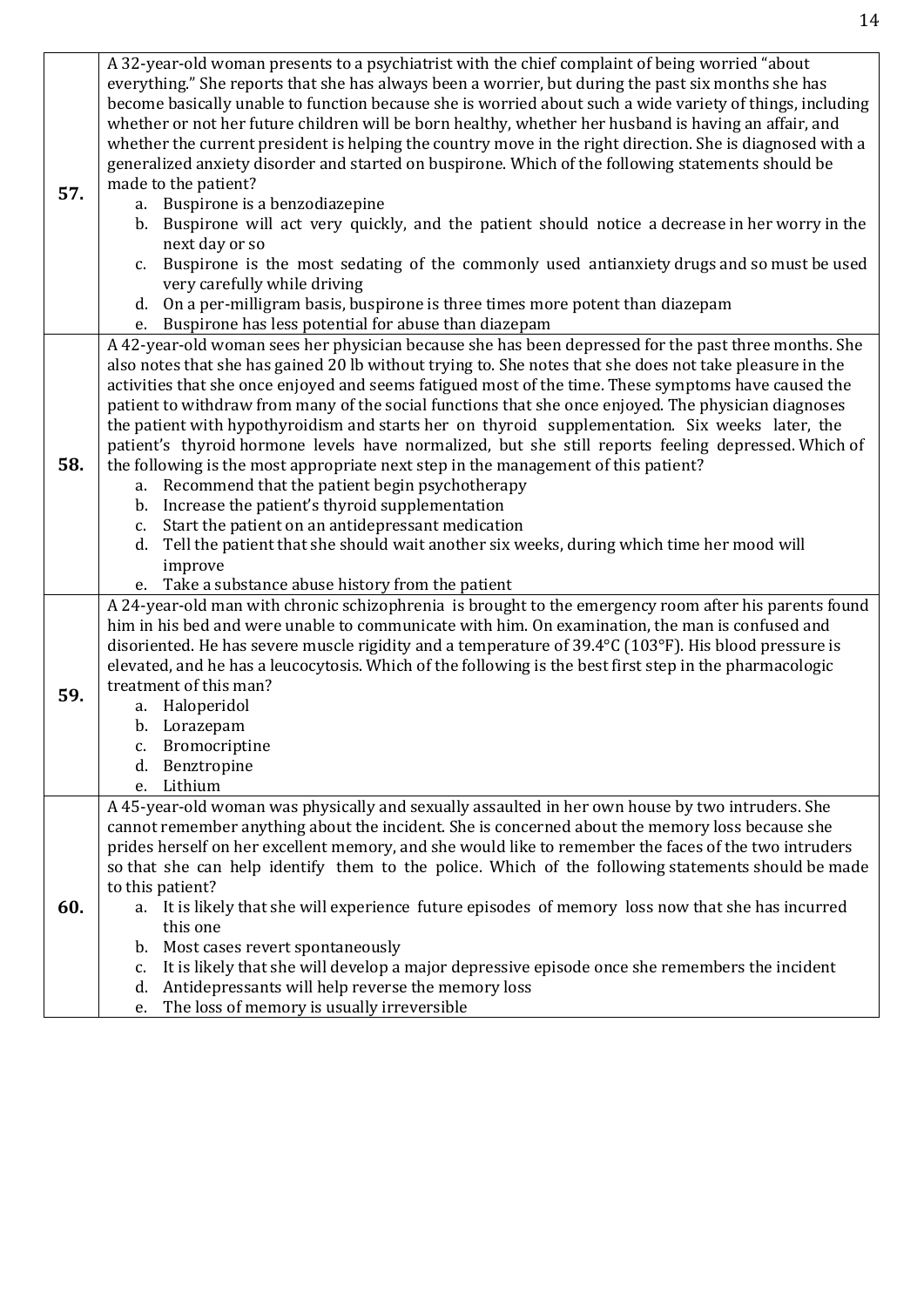## **PRACTICAL–(61-88) x1 – PSYCHIATRIC EMERGENCIES (1-28)**

<span id="page-14-0"></span>

|     | <b>PRACTICAL - PSYCHIATRIC EMERGENCIES</b>                                             |
|-----|----------------------------------------------------------------------------------------|
| 61. | Emergency in case of suicidal behavior of adult and of child                           |
| 62. | Emergency in case of depressed mood                                                    |
| 63. | Emergency in case of elevated mood states                                              |
| 64. | Emergency in case of irritability and anger                                            |
| 65. | Emergency in case of psychomotor inhibition                                            |
| 66. | Emergency in case of psychomotor agitation                                             |
| 67. | Emergency in case of catatonic patient                                                 |
| 68. | Emergency in case of catatonic malignant syndrome/neuroleptic malignant syndrome       |
| 69. | Emergency in case of psychotic patient substance related                               |
| 70. | Emergency in case of psychotic patient with schizophrenia                              |
| 71. | Emergency in case of psychotic patient with mood disorders                             |
| 72. | Emergency in case of psychotic patient with anxiety disorders                          |
| 73. | Emergency in case of with febrile schizophrenia                                        |
| 74. | Emergency in case of panic attack                                                      |
| 75. | Emergency in case of anxiety disorders                                                 |
| 76. | Emergency in case of acute stress disorder and posttraumatic stress disorder           |
| 77. | Emergency in case of mourning (including pathological)                                 |
| 78. | Emergency in case of natural disasters.                                                |
| 79. | Emergency in case of refusal or excessive eating.                                      |
| 80. | Emergency in case of cognitively impaired patient: delirium tremens                    |
| 81. | Emergency in case of cognitively impaired patient: dementia                            |
| 82. | Emergency in case of cognitively impaired patient: amnestic disorders                  |
| 83. | Emergency in case of cognitively impaired patient: twilight condition of consciousness |
| 84. | Emergency in case of cognitively impaired patient: Status epilepticus                  |
| 85. | Emergency in case of suicidal behaviour in children                                    |
| 86. | Emergency in case of child psychosis, agitation, or aggressiveness                     |
| 87. | Emergency in case of child abuse                                                       |
| 88. | Emergency in case of eating disorders in children                                      |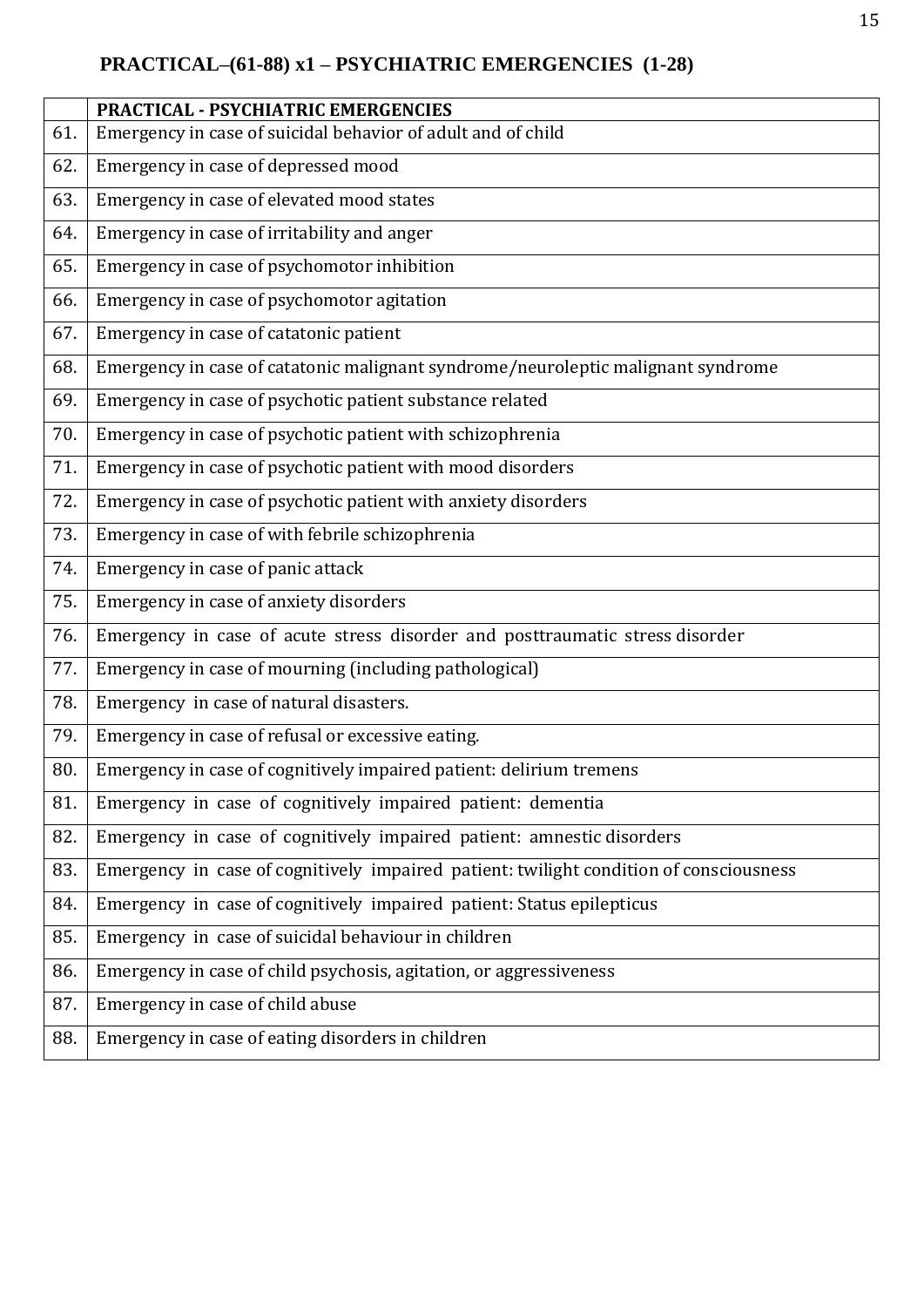# <span id="page-15-1"></span><span id="page-15-0"></span>**THEORETICAL / ORAL EXAM x3**

#### **ORAL -(89-112) x1- INTRODUCTION IN PSYCHIATRY / MEDICAL PSYCHOLOGY / PSYCHOPATHOLOGY (1-24)**

|      | INTRODUCTION IN PSYCHIATRY / MEDICAL PSYCHOLOGY / PSYCHOPATHOLOGY                                   |
|------|-----------------------------------------------------------------------------------------------------|
| 89.  | Substance-Related Disorders in adults and adolescents. Classification and epidemiology.             |
| 90.  | The concept of suicidality, violence and other emergencies in psychiatry.                           |
| 91.  | The definition of psychodiagnostics, its technics. Classification of psychological tests.           |
| 92.  | Qualitative and quantitative memory disturbances. (clinical examples). Mental Retardation. IQ       |
|      | (its assessment).                                                                                   |
| 93.  | Contemporary treatment methods in mental health. Psychopharmacology, psychotherapy,                 |
|      | psychosocial rehabilitation, strategies of optimization of the therapeutical act.                   |
| 94.  | Contemporary treatment methods in mental health. Psychopharmacology.                                |
| 95.  | The hypnotic-suggestive psychotherapies. Classical and ericksonian hypnosis, autogenic training,    |
|      | relaxation methods.                                                                                 |
| 96.  | Personality, impacting factors. The developmental stages of personality: oral, anal, genital,       |
|      | latency, puberty and adolescents, young adults, adults and maturity.                                |
| 97.  | Principles of mental illness classification. Clinico-nosological classification of mental illnesses |
|      | (Kraepelin). Classification criterias by WHO (ICD - 10). Classification criterias by APA (DSM - 5). |
| 98.  | Medical psychology - aim, objectives.                                                               |
| 99.  | General psychopathology - psychomotor and volition disturbances                                     |
| 100. | General psychopathology - memory and intellect disturbances                                         |
| 101. | General psychopathology - consciousness, attention and volition disturbances                        |
| 102. | General psychopathology - thinking (thought) disturbances                                           |
|      | 103. Psychopathological syndromes: delirium, oneiroid, twilight states. Clinical examples.          |
| 104. | Psychopathological syndromes: dysphoric, withdrawal, catatonic states. Clinical examples.           |
| 105. | Psychopathological syndromes: asthenic, obsessive - phobic, hypochondriac states. Clinical          |
|      | examples.                                                                                           |
| 106. | Psychopathological syndromes: depressive, apathetic-abulic, hallucinatory states in adults and      |
|      | children. Clinical examples.                                                                        |
| 107. | Psychopathological syndromes: paranoid, paranoic, paraphrenic states. Clinical examples.            |
| 108. | Disturbances of volition and attention.                                                             |
| 109. | Qualitative and quantitative disturbances of consciousness in adults, adolescents and children.     |
|      | Classification. Clinical picture.                                                                   |
| 110. | Disturbances of memory. The Ribot law. Korsakoff's syndrome. Clinical picture. Treatment.           |
|      | Prognosis.                                                                                          |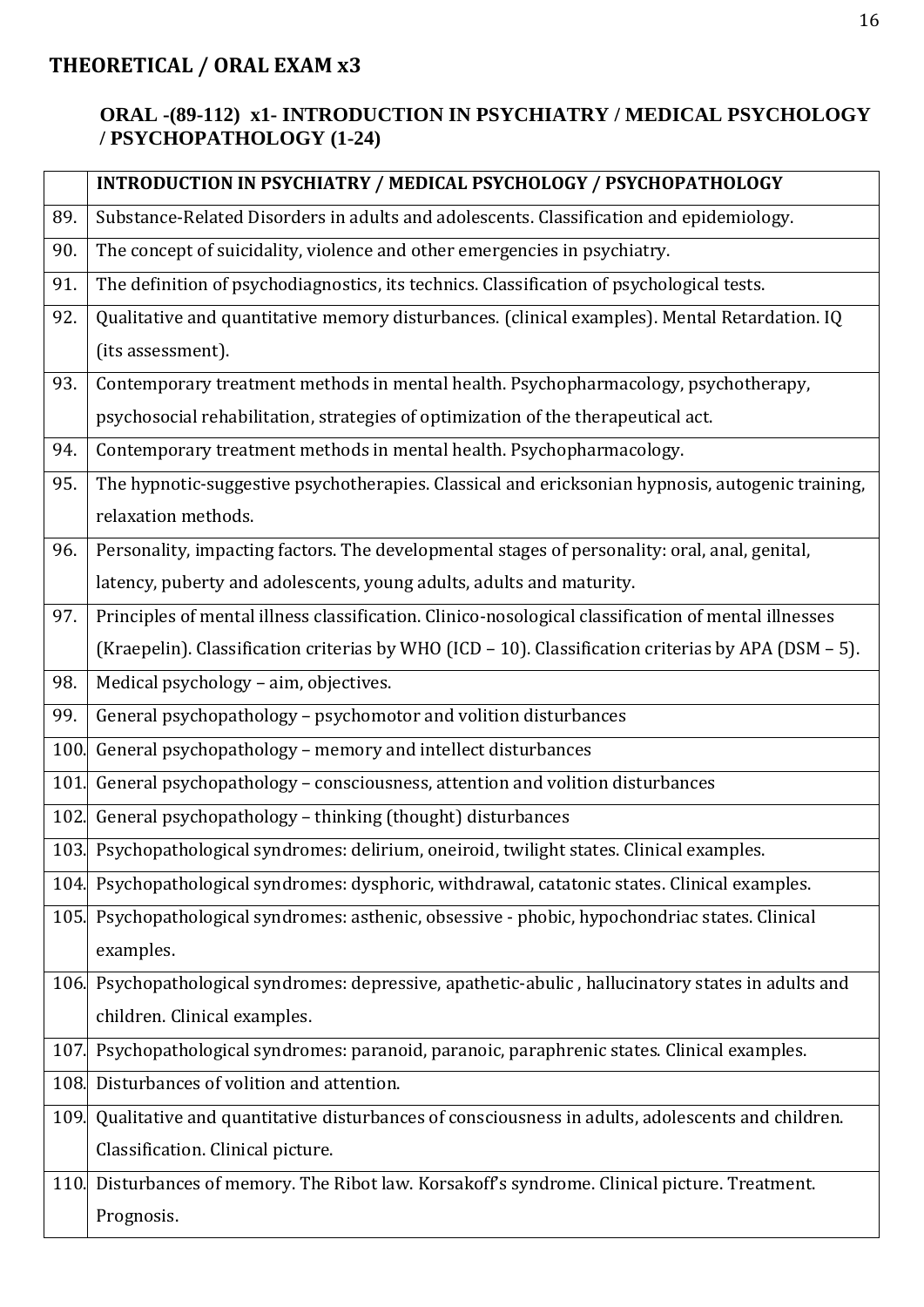| INTRODUCTION IN PSYCHIATRY / MEDICAL PSYCHOLOGY / PSYCHOPATHOLOGY                                   |
|-----------------------------------------------------------------------------------------------------|
| 111. Disturbances of perception. Illusions and hallucinations: definition, classification (clinical |
| examples). Psycho-sensorial disturbances.                                                           |
| 112. Disturbances in form of thought (clinical examples)                                            |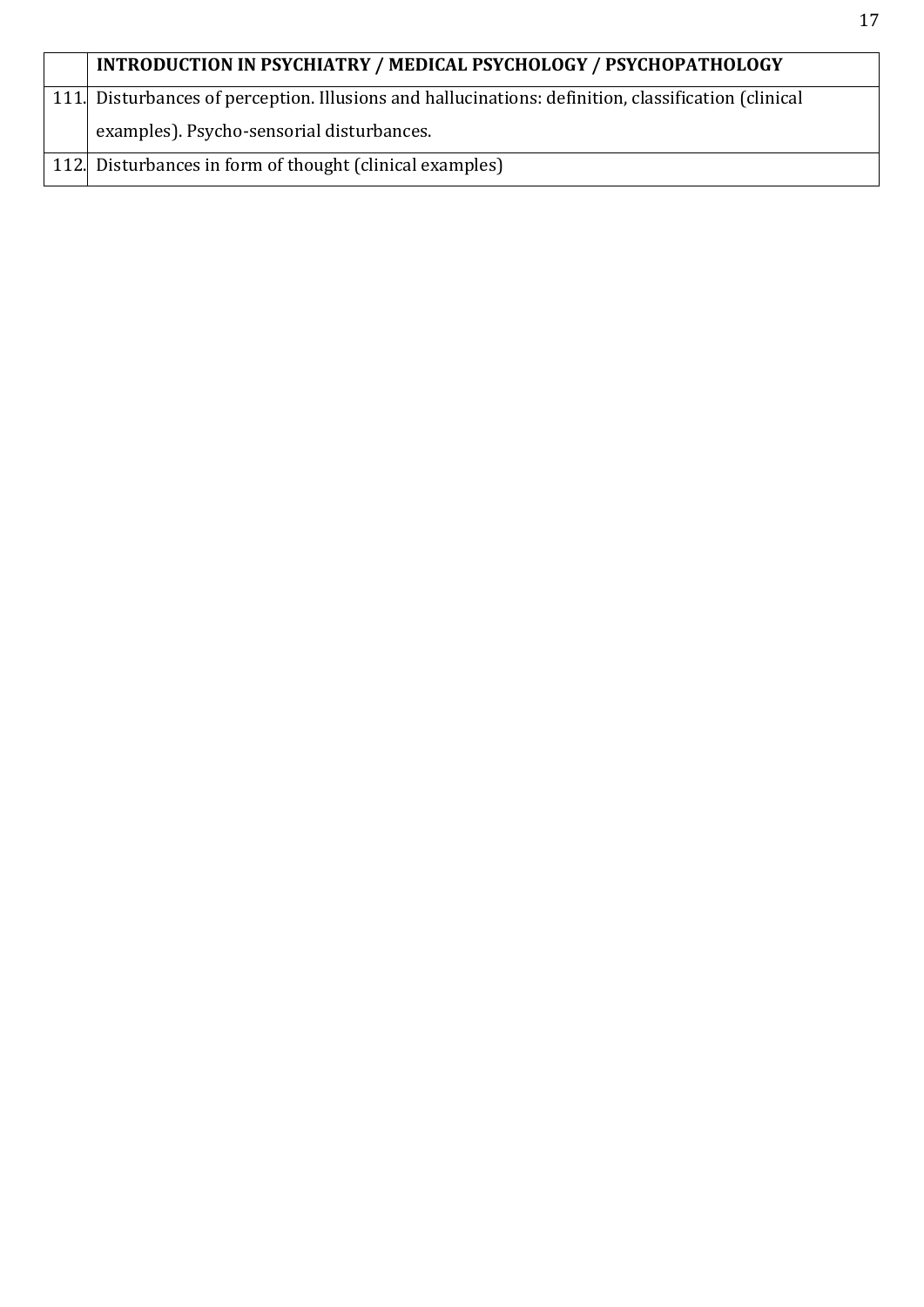## **ORAL – (113-148) x1 - NOSOLOGY (ADULTS) + ADDICTIONS (1-36)**

<span id="page-17-0"></span>

|      | <b>ORAL - NOSOLOGY (ADULTS) + ADDICTIONS</b>                                                      |
|------|---------------------------------------------------------------------------------------------------|
| 113. | Acute stress disorders and post-traumatic stress disorders. Epidemiology. Clinical picture.       |
| 114. | Anxiety Disorders. Phobic disorders. Adjustment Disorders. Epidemiology. Clinical picture.        |
| 115. | Agoraphobia, social and specific phobia. Obsessive compulsive disorder (OCD)                      |
| 116. | Chronic alcoholism, clinical picture, evolution.                                                  |
| 117. | Classification of personality disorders. Histrionic and anakastic (obsessive-compulsive)          |
|      | personality disorder.                                                                             |
| 118. | Classification of personality disorders according to ICD 10 and DSM 5. Criterias, dynamic,        |
|      | treatment.                                                                                        |
| 119. | Definition, concept of dementia. Classification and degrees of dementia.                          |
| 120. | Dementia in Alzheimer's disease. Vascular dementia. Dementia in Pick's disease.                   |
| 121. | Dementia in Pick's disease. Dementia in Creutzfeld - Jakobs's disease. Dementia in Parkinson's    |
|      | disease, Dementia in HIV.                                                                         |
| 122. | Somatoform disorders: somatization disorder, conversion disorder                                  |
| 123. | Mood disorders, classification, clinical picture: depression, mania.                              |
| 124. | Sexual dysfunctions. Gender identity disorders.                                                   |
| 125. | Paranoid and catatonic type of schizophrenia.                                                     |
| 126. | Simple and hebephrenic type of schizophrenia.                                                     |
| 127. | First psychotic episode, schizoaffective and schizotypal disorder. Differential diagnose.         |
|      | Treatment. Prognosis.                                                                             |
| 128. | Chronic and acute alcoholic psychosis (delirium tremens, Korsakoff's psychosis)                   |
| 129. | Alcoholic psychosis. Treatment                                                                    |
| 130. | Schizophrenia. Etiopathogenesis. Clinical types. Evolution. Treatment. Schizotypal and            |
|      | delusional disorder. Differential diagnose. Prognosis. The treatment principles of schizophrenia  |
|      | in adults and children. Social recovery.                                                          |
| 131. | Schizophrenia. The history of the disease. Etiopathogenesis, clinical picture, treatment.         |
| 132. | Obsessive-compulsive disorder. Clinical picture, evolution, treatment.                            |
| 133. | Acute stress disorders and post-traumatic stress disorders. Adjustment Disorders.                 |
| 134. | Bipolar disorder. Type I, and II. Clinical picture. Evolution. Treatment.                         |
| 135. | Bipolar disorder. Type I, and II. Cyclothymia. Clinical picture. Evolution. Treatment. Prognosis. |
| 136. | Recurrent depressive disorder, cyclothymia, dysthymia.                                            |
| 137. | Recurrent depressive disorder, dysthymia. Epidemiology. Etiopathogenesis. Diagnostic criterias.   |
|      | Differential diagnose. Evolution. Treatment.                                                      |
| 138. | Paranoid and schizoid personality disorder.                                                       |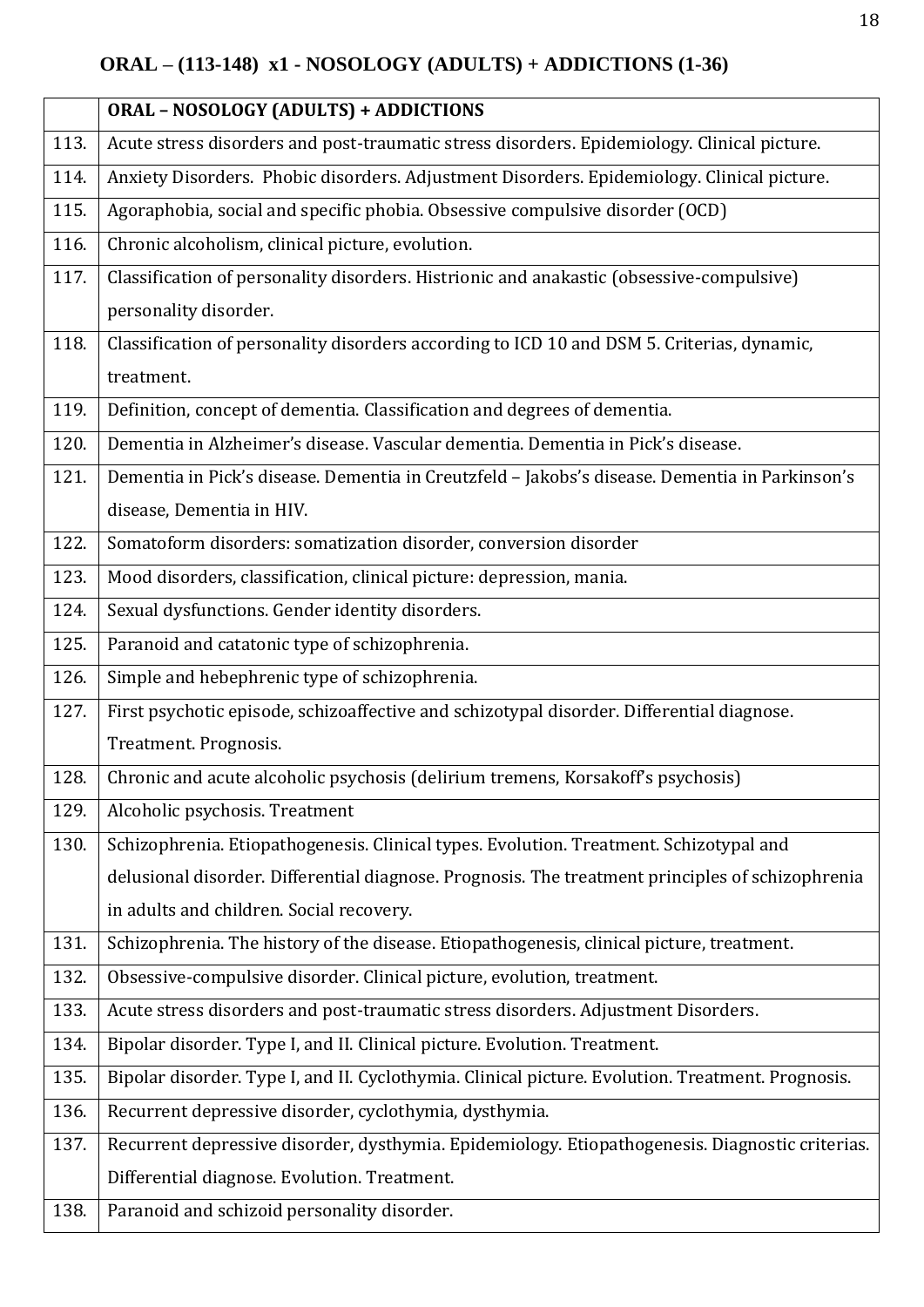|      | <b>ORAL - NOSOLOGY (ADULTS) + ADDICTIONS</b>                                                   |
|------|------------------------------------------------------------------------------------------------|
| 139. | Monopolar and bipolar affective disorder. Clinical picture, evolution, differential diagnoses. |
| 140. | Anxiety disorders: panic disorder, generalized anxiety. Treatment.                             |
| 141. | Sleeps disorders. Puerperal psychosis. Epidemiology, clinical picture. Evolution. Treatment.   |
| 142. | Dissociative disorders (conversion). Dissociative amnesia. Dissociative fugue. Dissociative    |
|      | stupor. Trance and possession disorders. Conversion disorder with seizures or convulsions.     |
|      | Dissociative anesthesia and sensory loss                                                       |
| 143. | Cocaine, hallucinogen, nicotine and inhalant related disorders. Consequences of intravenous    |
|      | administration of drugs.                                                                       |
| 144. | Mood disorders. Depression. Mania. Major depressive disorder. Clinical picture. Evolution,     |
|      | treatment.                                                                                     |
| 145. | Eating disorders (anorexia nervosa and bulimia). Clinical picture. Treatment.                  |
| 146. | Psychomotor disorders: agitation and inhibition. Psychopathological syndromes. Paranoid-       |
|      | hallucinatory syndrome. Manic syndrome. Cotard's syndrome.                                     |
| 147. | Paraphilias                                                                                    |
| 148. | Non-organic sleep disorders. Clinical examples.                                                |